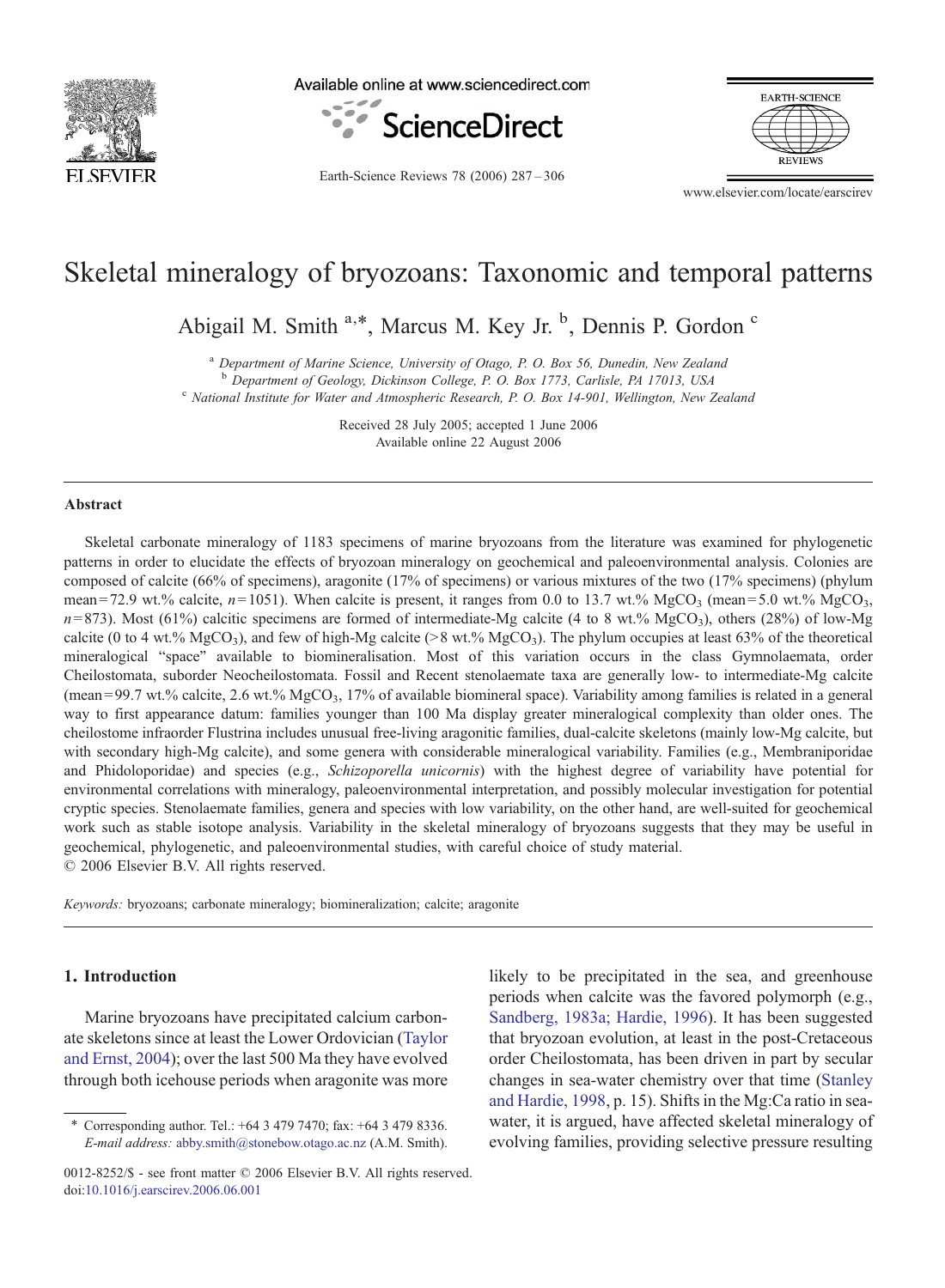in a wide range of carbonate skeletal mineralogy seen in bryozoans today.

Marine bryozoans from the classes Gymnolaemata and Stenolaemata do show a wide range of mineralogies in their skeletal carbonate ([Smith et al., 1998](#page-18-0)). Early studies (particularly [Schopf and Manheim, 1967;](#page-18-0) Schopf and Allan, 1969; [Rucker and Carver, 1969; Poluzzi and](#page-18-0) [Sartori, 1973, 1974; Hickey, 1987](#page-18-0)) revealed a complex mineralogical suite of mixtures in the phylum. Later workers tried to summarize bryozoan mineralogy, noting the dominance of calcite (e.g., [Lowenstam and Weiner,](#page-18-0) [1989](#page-18-0), p. 211), the addition of aragonite in secondary calcification ([Sandberg, 1983b](#page-18-0), p. 269), the presence of entirely aragonitic bryozoans ([Sandberg, 1983b,](#page-18-0) p. 267), and the presence of bimineralic forms, some with highly organized biominerals and others with fairly amorphous mixtures [\(Bone and James, 1993,](#page-17-0) p. 253). More recently the presence of two distinct calcites (dominant low-Mg calcite and subdominant high-Mg calcite) has been documented in a few anascan cheilostomes [\(Smith et al.,](#page-18-0) [1998](#page-18-0)).

While mineralogy in bryozoans has generally increased in complexity over time, it appears likely that the development of calcareous skeletons evolved separately in the two major clades which have been studied. Cyclostome bryozoans (along with other stenolaemates) developed their low-Mg calcite skeletons in the Ordovician [\(Taylor and Ernst, 2004\)](#page-19-0), whereas Cheilostome bryozoans evolved their skeletons independently in the Jurassic.

Bryozoans, as temperate colonial carbonate-producers with a long fossil record, are well-suited for investigation into some of the larger questions about the effects of global sea-level and secular sea-water chemistry on invertebrate evolution and development over the Phanerozoic. Environmental and temporal variations, however, cannot be interpreted without a clear understanding of the mineralogical variability present within the phylum, and how that variability is related to phylogenetic clades. Variation within individuals, among individuals, and within species has been considered elsewhere (see [Poluzzi and Sartori,](#page-18-0) [1974; Smith et al., 1998](#page-18-0)). Here we collate mineralogical information from the literature and examine it at a range of taxonomic levels in order to understand the phylogenetic patterns of carbonate skeletal mineralogy in bryozoans.

# 2. Methods

An extensive literature search resulted in a list of 46 papers from 1885 to 2005 in which carbonate mineralogy was reported for identified bryozoan species ([Walther,](#page-19-0) [1885; Nichols, 1906; Clarke and Wheeler, 1917, 1922;](#page-19-0) [Chave, 1954; Lowenstam, 1954, 1964a, b; Schopf and](#page-19-0) [Manheim, 1967; Cheetham et al., 1969; Greeley, 1969;](#page-19-0) [Rucker and Carver, 1969; Schopf and Allan, 1970; Smith,](#page-19-0) [1970; Sandberg, 1971, 1973, 1975, 1977, 1983a, b;](#page-19-0) [Siesser, 1972; Tavener-Smith and Williams, 1972;](#page-19-0) [Poluzzi and Sartori, 1973, 1974](#page-19-0); Jørgensen, 1975; [Ristedt,](#page-18-0) [1977; Healey and Utgaard, 1979; Masuda and Sakagami,](#page-18-0) [1982; Keane, 1986; Boardman and Cheetham, 1987;](#page-18-0) [Pätzold et al., 1987; Agegian and Mackenzie, 1989; Bone](#page-18-0) [and Wass, 1990; Williams, 1990a,b; Borisenko and](#page-18-0) [Gontar, 1991; Bone and James, 1993, 1997; Smith and](#page-18-0) [Nelson, 1993; Rahimpour-Bonab et al., 1997; Taylor and](#page-18-0) [Monks, 1997; Smith et al., 1998; Taylor and Wilson,](#page-18-0) [1999; Crowley and Taylor, 2000; Grischenko et al., 2002;](#page-18-0) [Machiyama et al., 2003; Taylor and Schindler, 2004;](#page-18-0) [Steger and Smith, 2005](#page-18-0)). The lack of replication in most of these studies is notable. Only 12 of the 45 papers examined more than one specimen within a species, only two papers measured mineralogy of more than 10 replicates within species [\(Machiyama et al., 2003; Steger](#page-18-0) [and Smith, 2005\)](#page-18-0).

Studies which refer only to "bryozoans" were not included. Reported mineralogy was recorded in a database, along with details of location, morphology and age, if given. For each of the 1183 measurements recorded, taxonomic position of the species was determined. We recorded the species names given by the original authors, then noted any subsequent revisions. We have classified cheilostome bryozoans using the Interim Classification of [Gordon \(2005\)](#page-17-0). For stenolaemate bryozoans, we have relied on the Treatise of Invertebrate Paleontology [\(Bassler, 1953; Boardman et al., 1983](#page-17-0)) as well as the more recent work by [Taylor \(1993\).](#page-18-0) These references also provided First Appearance Data for higher taxa (with ages chosen conservatively from the top of the stage after [Palmer and Geissman, 1999](#page-18-0)). The collated database is available in its entirety as a Microsoft Excel X file of 464 kb from website in Appendix A.

The usefulness of the data varies greatly depending on source. Early studies used chemical titration and staining methods (e.g. [Clarke and Wheeler, 1917; 1922](#page-17-0)) and reported elemental concentration, of which Mg content is the most relevant to carbonate mineralogy. [Rucker \(1968\)](#page-18-0) and [Rucker and Carver \(1969\)](#page-18-0) did some of the earliest X-ray diffraction (XRD) work on bryozoans (following the pioneering work by [Low](#page-17-0)[enstam, 1954\)](#page-17-0), but they did not report on sample locations. They appear to have had some reservations about the precision of the wt.%  $MgCO<sub>3</sub>$  determination by peak shift [\(Chave, 1954](#page-17-0)), because they reported Mg content in a series of ranges  $(0-4, 4-8, 8-12, >12 \text{ wt.}\%)$ MgCO<sub>3</sub>). [Schopf and Manheim \(1967\)](#page-18-0) and Schopf and Allan (1969) reported Mg content to one decimal place,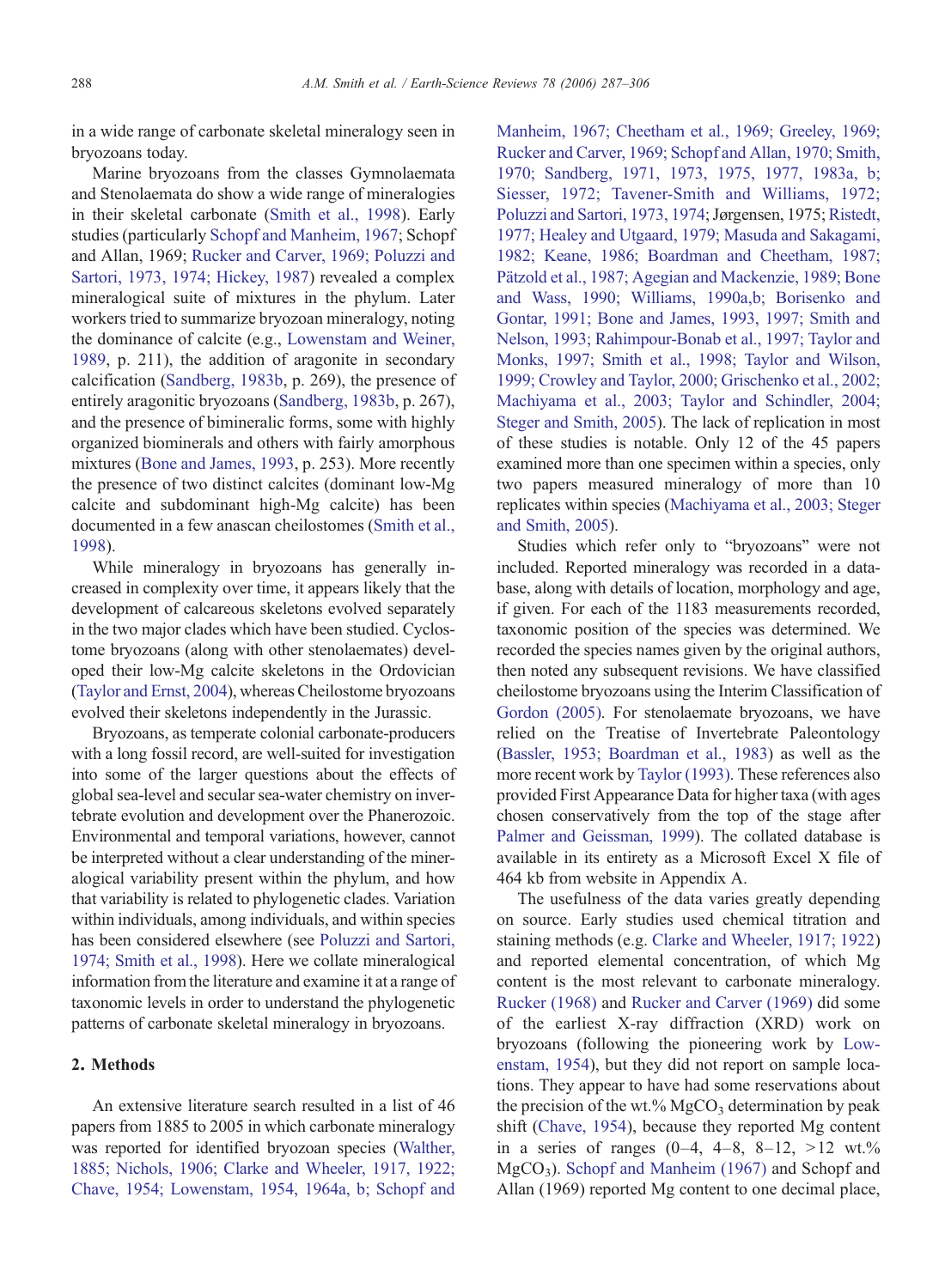and subsequent authors have retained this practice. As XRD trace interpretation has moved from manual measurements to computerized peak identification, more decimal places have become available. The precision of this technique, however, is still probably no better than  $0.1 \text{ wt.} \% \text{ MeCO}_3.$ 

Sometimes XRD traces show ragged or flat-topped peaks at the calcite position. [Bone and James \(1993\)](#page-17-0) reported that such peaks result from interference between closely spaced low-Mg and high-Mg calcite peaks. Both [Bone and James \(1993\)](#page-17-0) and [Smith et al. \(1998\)](#page-18-0) described several anascan bryozoan species which appear (at least sometimes) to precipitate discrete minerals of low-Mg and high-Mg calcite. We have no way of knowing if previous workers disregarded "ragged" peaks or if they never happened to encounter dual-calcitic species.

#### 3. Skeletal carbonate mineralogy

Carbonate mineralogy is ordinarily expressed as a combination of two variables (calcite:aragonite ratio and Mg content), each with a limited continuum. The proportion of the two major  $CaCO<sub>3</sub>$  polymorphs is often expressed as a ratio of calcite:aragonite or as percent calcite (with percent aragonite assumed to equal 100 minus percent calcite). Either way, this variable can only vary from 0 to 1 or 0% to 100%. The degree of substitution by  $MgCO<sub>3</sub>$ in calcite (expressed in mol% MgCO<sub>3</sub>, wt.% MgO, wt.% Mg and other units, but here recalculated to wt.%  $MgCO<sub>3</sub>$ ) varies in biological calcite from 0 to 22 wt.%  $MgCO<sub>3</sub>$ [\(Lowenstam and Weiner, 1989](#page-18-0)). There is no measurable Mg substitution in aragonite (though there may be trace amounts, see [Chave, 1954](#page-17-0)).

For convenience, the degree of Mg substitution has been divided into low-Mg calcite (LMC) and high-Mg calcite (HMC) with the boundary about 4 wt.%  $MgCO<sub>3</sub>$ (e.g., [Tucker and Wright, 1990\)](#page-19-0). More recently, intermediate-Mg calcite (IMC) has been added to the classification, with variously defined boundaries. Here we adopt the classification boundaries of [Rucker and Carver](#page-18-0) [\(1969\),](#page-18-0) with LMC from 0 to 4 wt.%  $MgCO<sub>3</sub>$ , IMC ranging from 4 to 8 wt.%  $MgCO<sub>3</sub>$ , and HMC greater than 8 wt.%  $MgCO<sub>3</sub>$ . The main reason for choosing these rather arbitrary boundaries is that species with some mineralogical consistency appear to stay within these bounds. The data themselves offer little assistance; there is no obvious modality in the distribution of  $MgCO<sub>3</sub>$  in bryozoan calcite ([Smith et al., 1998\)](#page-18-0).

Carbonate mineralogy of a group of specimens may be outlined by an area described by the ranges of these two variables (wt.% calcite and wt.%  $MgCO<sub>3</sub>$  in calcite). Other statistical measurements of variability (which

Fig. 1. Model of "mineralogical space" available for biomineralization, showing calculation of percentage occupation by a group of four theoretical specimens.

could usefully reduce the influence of outliers), such as 95% confidence limits or standard error, are not properly used with data, such as these, with defined boundaries. Consequently we calculate and present only the ranges for sets of mineralogical data.

In order to describe mineralogical variability within the limits of the data, we have considered the space available for biological calcification (0 to 100 wt.% calcite, 0 to 22 wt.%  $MgCO<sub>3</sub>$ , with the exception of a small area where wt.% calcite is less than 1, any Mg content thus being undetectable; see Fig. 1). Mineralogical "area" available to biological precipitation of calcium carbonate is thus 2178 wt. $\frac{6}{2}$  (that is, 99 wt.% calcite times 22 wt.%)  $MgCO<sub>3</sub>$ ). The mineralogical space occupied by a group of data (for example, within a family) is given by the product of the ranges (Fig. 1). When this area is divided by the total biomineralogical space available, it gives the dimensionless "percent coverage" of the group — or an indication of how widely the group varies over the possible mineralogies available.

For each measurement given in the database, then, we report wt.% calcite and wt.%  $MgCO<sub>3</sub>$  in calcite, and for each taxon investigated we also give biomineralogical percentage of the total possible (abbreviated "minspace"). 132 specimens had a qualitative reports of mineralogy which were not amenable to numerical rendering.

# 4. Results

# 4.1. Phylum bryozoa

Of the 1183 specimens in the database, 1051 specimens had wt.% calcite reported, ranging from 0 to 100%, with a mean of 72.9 wt.% calcite. By far the most common mineralogy was 100% calcite: 694 specimens (66%) were

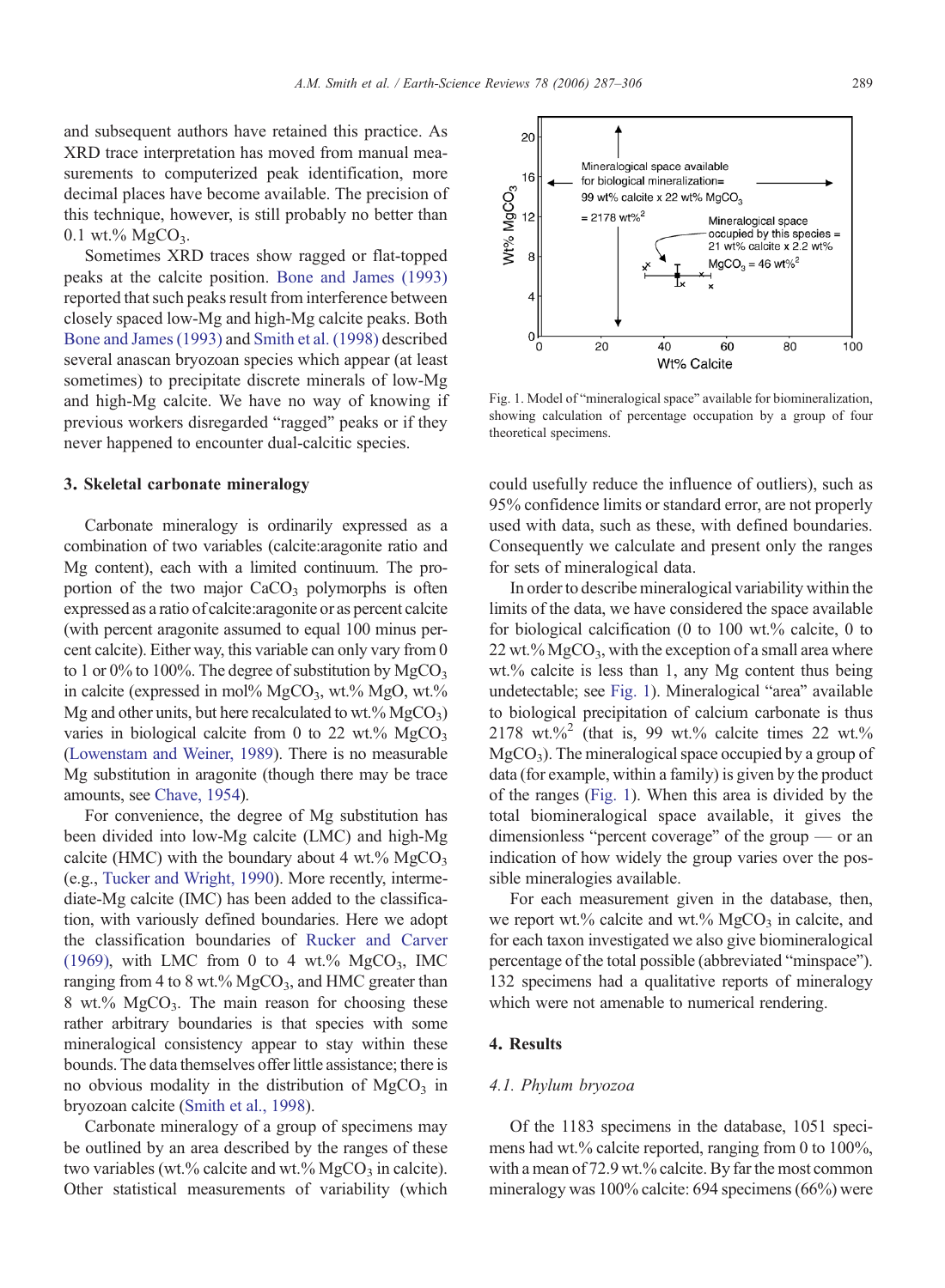<span id="page-3-0"></span>

Fig. 2. Skeletal carbonate mineralogy of 1051 specimens of marine bryozoans (both fossil and extant). Shaded box indicates maximum mineralogical "space" occupied by the phylum (63% of total available biomineralogical space).



Fig. 3. Frequency distributions for A) calcite content and B) Mg content in 1051 bryozoan specimens. LMC — low-Mg calcite; IMC — intermediate-Mg calcite; HMC — high-Mg calcite.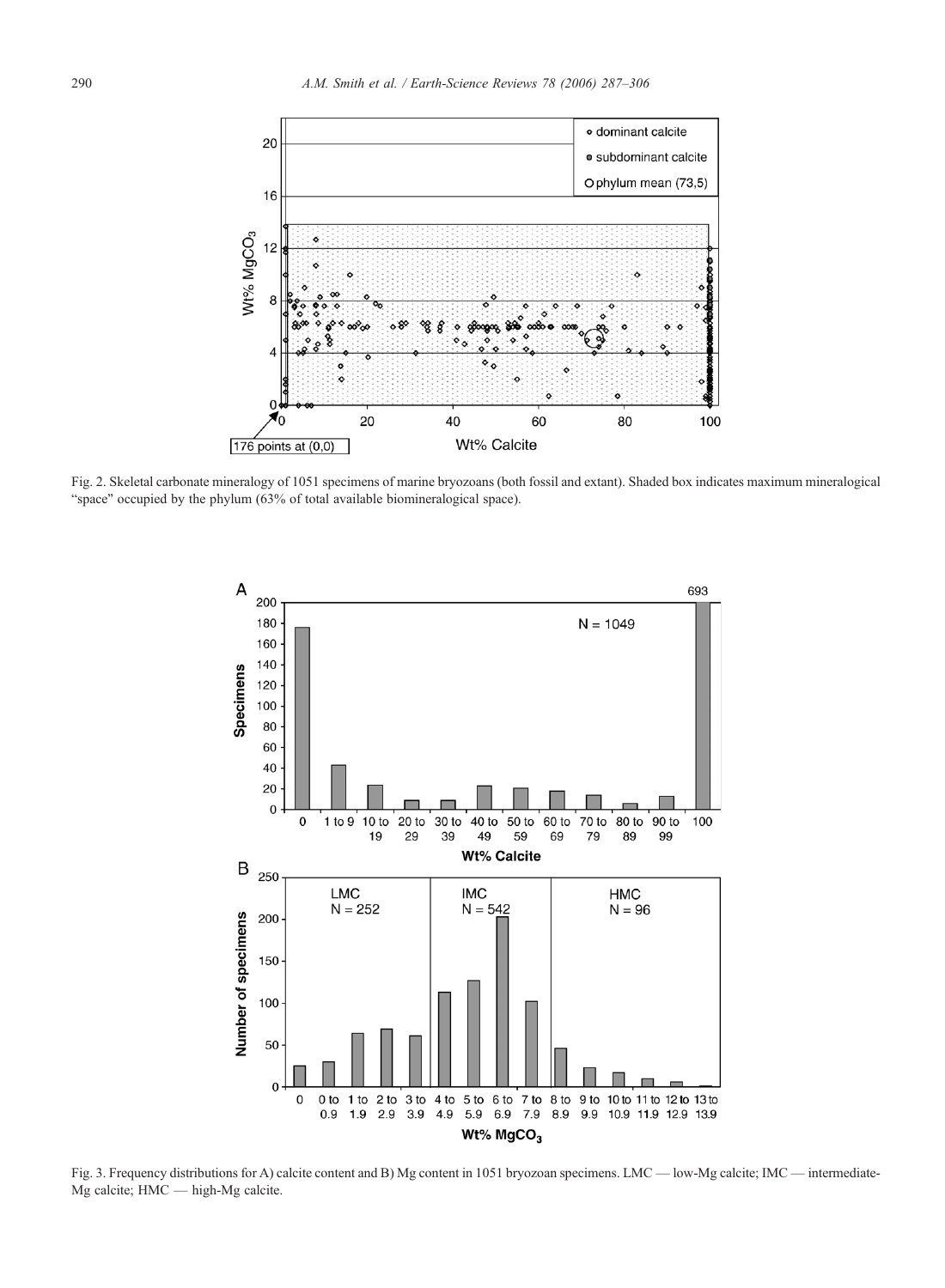<span id="page-4-0"></span>entirely formed of calcite. Aragonitic specimens (0% calcite) were the second most common type (177 specimens, or 17% of those tested). Mixtures of the two polymorphs were found in another 17% of specimens (180 in total) spread fairly evenly across the range from 1 to 99% calcite [\(Fig. 2](#page-3-0)).

Only 873 specimens had wt.%  $MgCO<sub>3</sub>$  in calcite reported, ranging from 0.0 to 13.7, with a mean of 5.0. The majority (61%) of specimens with some calcite fell into the intermediate class  $(4-8 \text{ wt.}\% \text{ MgCO}_3)$ , with another 28% forming low-Mg calcite. Far fewer (11%) were composed of high-Mg calcite. In 24 of low-Mg calcite specimens, a second subdominant high-Mg calcite was found, ranging from 7.0 to 11.0 wt.%  $MgCO<sub>3</sub>$ , with a mean of 9 wt.%  $MgCO<sub>3</sub>$  ([Fig. 3\)](#page-3-0).

The mineralogical "space" occupied by the phylum is 1400 wt.%<sup>2</sup>, 63% of the possible area available for biomineralization [\(Fig. 2](#page-3-0)).

# 4.2. Class stenolaemata

"All stenolaemates have calcareous skeletons. All skeletons are calcitic except for one reportedly aragonitic

species from the Triassic." ([Boardman and Cheetham,](#page-17-0) [1987,](#page-17-0) p. 511). In general we find this sweeping statement to be mostly true (Table 1). Of 212 specimens from the class Stenolaemata covering all five orders (comprising 20 fossil specimens from the four extinct orders and 192 fossil and Recent specimens from the extant order Cyclostomata), only 7 specimens show any aragonite, and five of them are less than 2% aragonite. The argonitic stenolaemates reported from the Triassic are probably sponges or corals rather than bryozoans [\(Engeser and Taylor,](#page-17-0) [1989; Schäfer and Grant-Mackie, 1998.](#page-17-0)) Mean wt.% calcite for the class is thus 99.7, even though the measured range is 62.4 to 100 wt.% calcite (Table 1).

There are 174 published Mg contents for stenolaemates (all in the order Cyclostomata), ranging from 0 to 9.6 wt.%  $MgCO<sub>3</sub>$ . The mean of 2.6, however, reflects the overall dominance of low-Mg calcite:  $72\%$  of specimens ( $n=126$ ) have less than 4.0 wt.%  $MgCO<sub>3</sub>$ . Another 27% ( $n=47$ ) fall into the intermediate Mg calcite category, leaving only 1 specimen with wt.%  $MgCO<sub>3</sub>$  greater than 8.0 (Table 1).

Stenolaemata take up only 17% of available biomineralogical space, which is less than a third of the space the phylum Bryozoa occupies. The majority of the variability

Table 1 Skeletal carbonate mineralogy of higher taxa in the phylum Bryozoa

|         |              |               |                   |                |                |                         |                                    |                    |                      | $(\%$ possible) |
|---------|--------------|---------------|-------------------|----------------|----------------|-------------------------|------------------------------------|--------------------|----------------------|-----------------|
| Phylum  | Classes      | Orders        | Suborders         |                |                |                         | Families Genera Species Specimens* | $Wt.\%$<br>calcite | $Wt.\%$<br>$MgCO3**$ |                 |
| Bryozoa | 2            | 6             | 15                | 101            | 206            | 389                     | 1176                               | 72.9               | 5.0                  | 63              |
|         | Stenolaemata | 5             | 12                | 36             | 54             | 73                      | 235                                | 99.7               | 2.6                  | 17              |
|         |              | Cyclostomata  | 7                 | 17             | 33             | 53                      | 215                                | 99.6               | 2.6                  | 17              |
|         |              |               | Articulata        | 1              | 3              | 7                       | 8                                  | 100.0              | 3.0                  | $\mathbf{0}$    |
|         |              |               | Tubuliporina      | 9              | 19             | 27                      | 127                                | 99.5               | 2.5                  | 17              |
|         |              |               | Cancellata        |                | $\mathfrak{2}$ | 6                       | 51                                 | 100.0              | 1.8                  | $\mathbf{0}$    |
|         |              |               | Cerioporina       | 3              | 5              | 7                       | 14                                 | 99.8               | 2.7                  |                 |
|         |              |               | Rectangulata      | 1              | $\overline{2}$ | 4                       | 12                                 | 99.9               | 4.9                  | $\mathbf{0}$    |
|         |              |               | Paleotubuliporina | $\mathfrak{2}$ | $\overline{c}$ | $\overline{\mathbf{c}}$ | $\overline{\mathbf{c}}$            | 100.0              |                      |                 |
|         |              | Cryptostomata | 2                 | 3              | 3              | 3                       | 3                                  | 100.0              |                      |                 |
|         |              |               | Ptilodictyina     | $\overline{c}$ | $\overline{2}$ | $\overline{c}$          | 2                                  | 100.0              |                      |                 |
|         |              |               | Rhabdomesina      | 1              |                | 1                       |                                    | 100.0              |                      |                 |
|         |              | Cystoporata   | $\overline{2}$    | 5              | 5              | 5                       | 5                                  | 100.0              |                      |                 |
|         |              |               | Ceramoporina      |                |                | 1                       |                                    | 100.0              |                      |                 |
|         |              |               | Fistuliporina     | 4              | 4              | 4                       | 4                                  | 100.0              |                      |                 |
|         |              | Fenestrata    |                   | 3              | 3              | 3                       | 3                                  | 100.0              |                      |                 |
|         |              |               | Fenestelloidea    | 3              | 3              | 3                       | 3                                  | 100.0              |                      |                 |
|         |              | Trepostomata  | n/a               | 7              | 9              | 9                       | 9                                  | 100.0              |                      |                 |
|         | Gymnolaemata |               | 3                 | 65             | 152            | 315                     | 941                                | 67.1               | 5.6                  | 63              |
|         |              | Cheilostomata | 3                 | 65             | 152            | 315                     | 941                                | 67.1               | 5.6                  | 63              |
|         |              |               | Scrupariina       | 1              | 1              | 1                       | 3                                  | 100.0              | 4.7                  | $\mathbf{0}$    |
|         |              |               | Malacostega       | $\mathfrak{2}$ | 5              | 14                      | 27                                 | 95.2               | 7.6                  |                 |
|         |              |               | Neocheilostomina  | 62             | 146            | 300                     | 911                                | 65.8               | 5.7                  | 63              |

Higher taxonomy of bryozoan mineralogy Mean mineralogy Biomineral space

⁎The database also includes 7 specimens with no taxonomic identification which do not appear in this table.

\*\*Excluding secondary calcite which occurs in 24 specimens (all Neocheilostomina) and has a mean of 9 wt.% MgCO<sub>3</sub> (range 7 to 11). Taxa without data are omitted.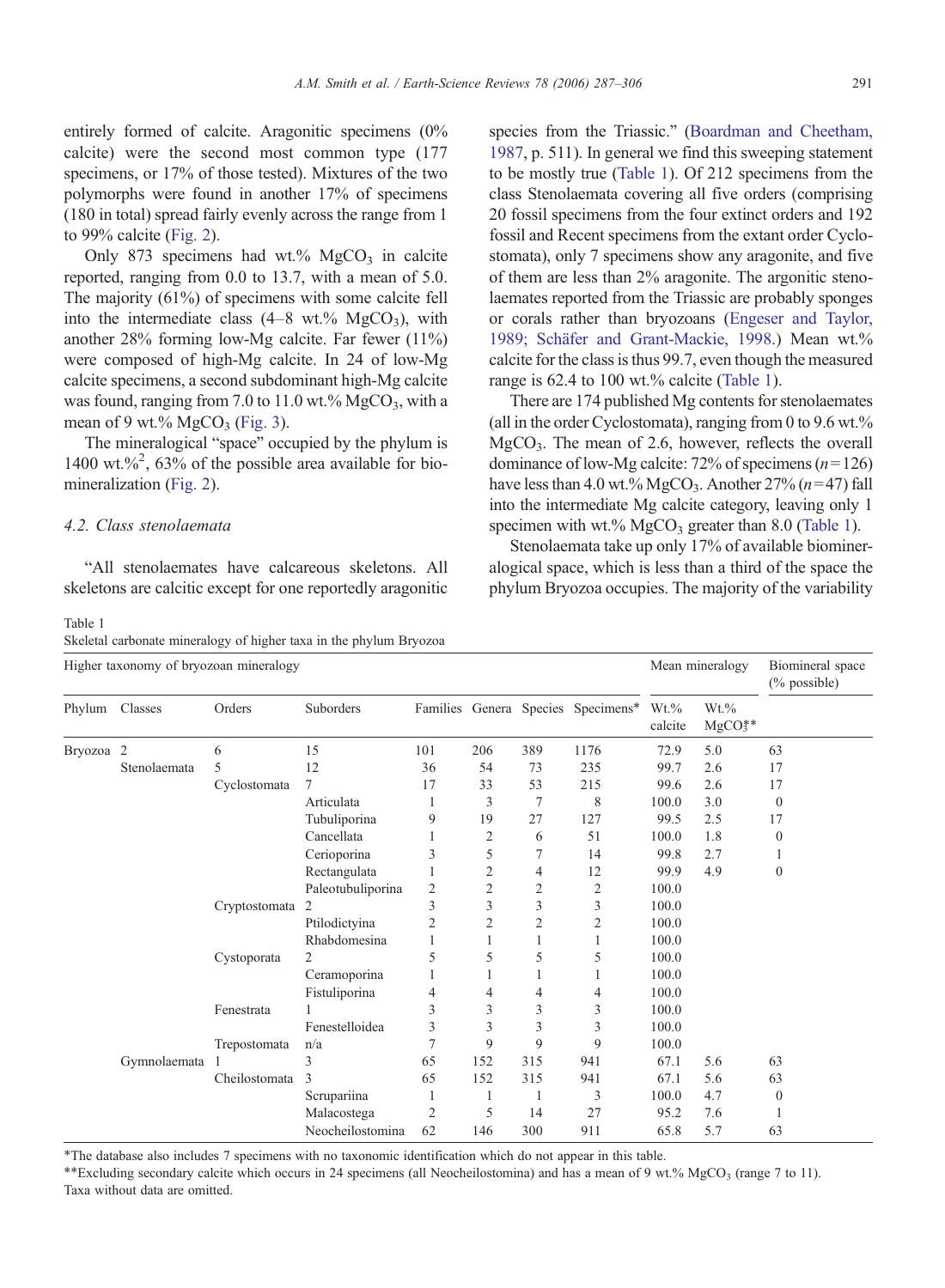<span id="page-5-0"></span>

Fig. 4. Frequency distributions of A) calcite content and B) Mg content in the bryozoan class Gymnolaemata, order Cheilostomata.

is provided by the extant order Cyclostomata. Seven cyclostomate suborders including 18 families are in the database (specimens= 215). Extant suborders Cancellata, Cerioporina, and Articulata and fossil suborder Paleotubuliporina all precipitate low-Mg calcite (means of 2–  $3$  wt.%  $MgCO<sub>3</sub>$ ). The suborder Rectangulata, in contrast, is the only group of stenolaemates consistently to produce intermediate-Mg calcite. The mean  $wt$ % MgCO<sub>3</sub> of the suborder Rectangulata (mean = 4.8,  $n=10$ ) is significantly more than the mean wt.%  $MgCO<sub>3</sub>$  of the extant suborders Articulata, Cancellata, Cerioporina, and Tubuliporina combined (mean= $2.3$ ,  $n=185$ )(Mann–Whitney U-Test,  $P < 0.0005$ ). The vast majority of cyclostomate specimens are in the suborder Tubuliporina ( $n=127$ ), which, perhaps not coincidentally, also shows the most variability and covers the widest mineralogical area. Eight fossil cyclostomate specimens, ranging from the Ordovician to the Cretaceous, are all low-Mg calcite ([Table 1\)](#page-4-0).

The Paleozoic order Cystoporata contains two suborders; both are represented here. A single specimen from the sole family of the suborder Ceramoporina is composed of low-Mg calcite. In the other cystoporate suborder, the Fistuliporina, four of 11 families are represented. Two specimens are identified as being made of high-Mg calcite, the other two of low-Mg calcite (but with no numerical data given). All cystoporate specimens measured occur in the Ordovician or the Mississippian. Similarly, the order Cryptostomata is also represented in the database by 3 specimens from the Ordovician and the Mississipian. Two of eight families in the cryptostome suborder Ptilodictyina and one of six families in the suborder Rhabdomesina all show calcitic skeletal mineralogy. In the order Trepostomata, seven of 23 families are represented, all calcitic with two specimens showing high-Mg calcite. All three representatives of the order Fenestrata show calcitic mineralogy ([Table 1\)](#page-4-0).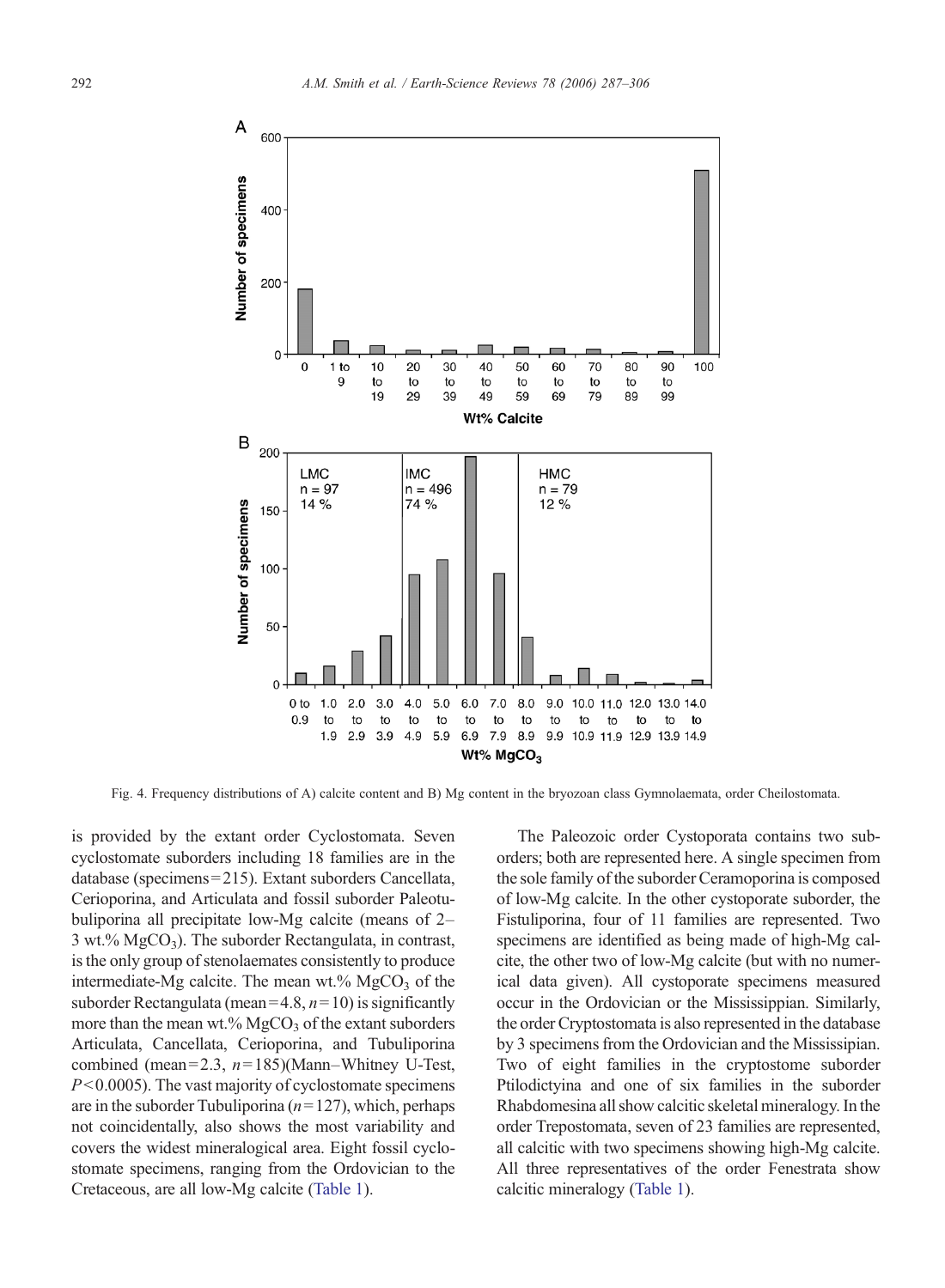### <span id="page-6-0"></span>4.3. Class gymnolaemata

Mineralogical complexity in the class Gymnolaemata is well documented. This class has assumed dominance over the last 100 Ma, rapidly evolving since the Cretaceous into an abundant and diverse clade [\(Boardman and](#page-17-0) [Cheetham, 1987\)](#page-17-0) typical of temperate waters. Of the 941 specimens in the class Gymnolaemata, order Cheilostomata, 59% are entirely calcite and 21% are entirely aragonite, with 20% with some degree of bimineralic mixing [\(Fig. 4](#page-5-0)). The mean Mg content of the group is 5.6 wt.%  $MgCO<sub>3</sub>$  and 74% of specimens contain intermediate-Mg calcite. Nevertheless, Mg content ranges from 0 to 14.0, with 14% of specimens low-Mg calcite, and 12% high-Mg calcite ([Fig. 4\)](#page-5-0).

The mineralogical space occupied by class Gymnolaemata is 63% of the total available biomineralogical space (see [Fig. 2\)](#page-3-0) and accounts for all the variability seen in the phylum as a whole.

Suborder Malacostega, the oldest cheilostomate suborder here (Late Jurassic to Recent), is represented in the database by two of its four families; 27 specimens cover 5 genera and 14 species. All specimens except two are composed of calcite, varying from low to high-Mg calcite  $(2-14 \text{ wt.}\% \text{ MeCO}_3)$ . The two specimens which contain aragonite are from the common species Membranipora membranacea. Mean Mg content in this suborder is 7.4 wt.% MgCO<sub>3</sub> [\(Table 1](#page-4-0)). Suborder Scrupariina (Upper Cretaceous to Recent) is represented by only one of its three families. All three specimens are composed of intermediate-Mg calcite (mean= $6.0$  wt.% MgCO<sub>3</sub>).

By far the most mineralogically variable suborder in the Bryozoa is the Neocheilostomata, (arising in the mid-Cretaceous, the suborder includes the infraorders Flustrina and Ascophora). Mineralogy varies from entirely aragonite to entirely calcite with a wide range of mixtures, mean 65.9 wt.% calcite. Mg content varies from 0 to 13.7, with a mean of 5.7 wt.%  $MgCO<sub>3</sub>$ . This wide range of mineralogies



Fig. 5. Frequency distributions of A) calcite content and B) Mg content in the neocheilostomate infraorders Flustrina and Ascophora.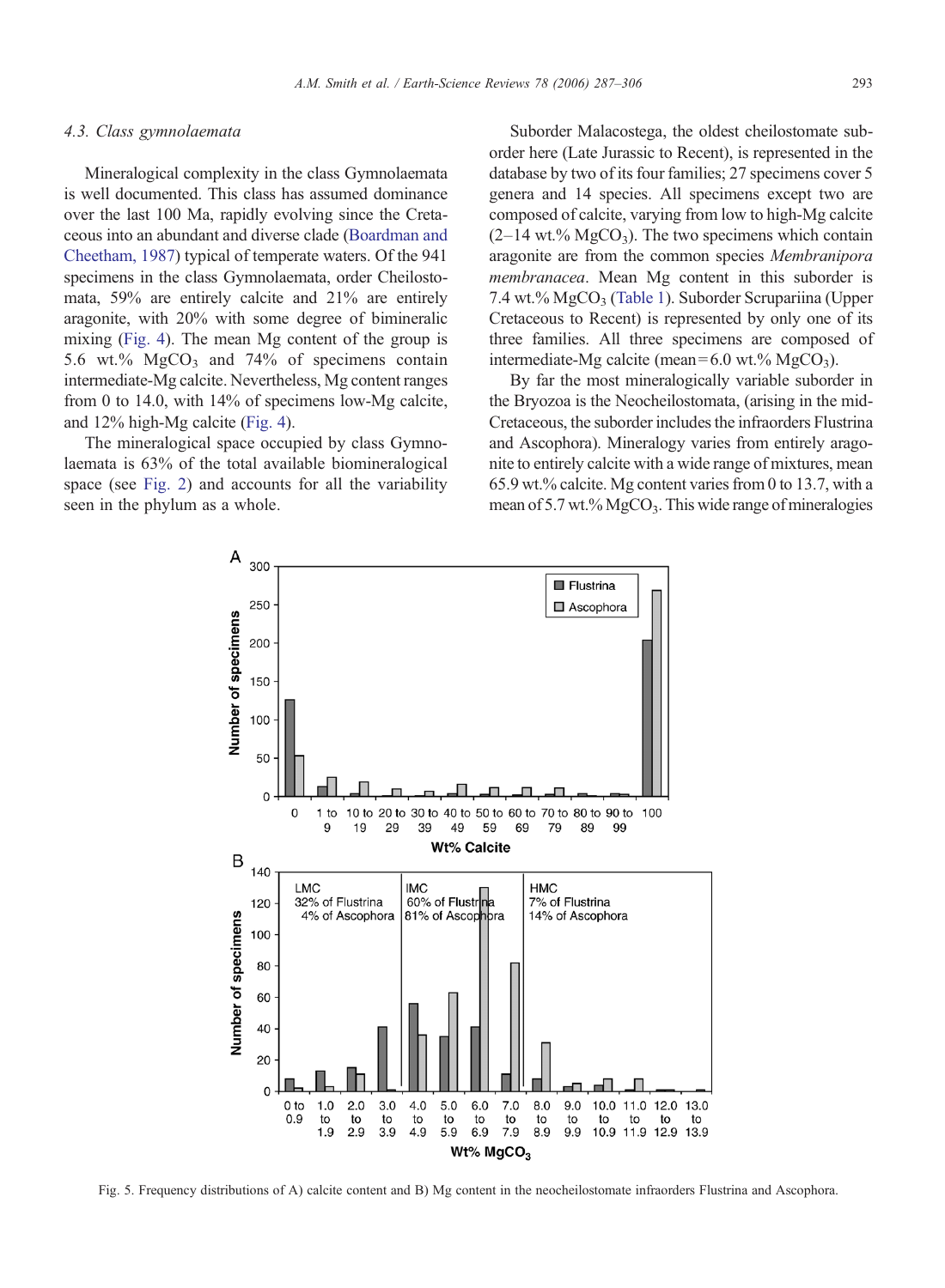covers 63% of available biomineralogical space, comprising the entire range of mineralogical space occupied by the phylum as a whole.

The infraorder Flustrina (which contains the group formerly known as anascans) is represented in the database by 385 specimens in 108 species, 50 genera, and 22 families. Calcite content varies from 0 to 100, with a mean of 59.6 wt.% calcite ([Fig. 5](#page-6-0)A). It is the aragonitic free-living families (Cupuladriidae, Lunulitidae, Otionellidae) which bring the mean down. Most of the Flustrina are either calcite (55%) or aragonite (34%), but admixtures are rare (only 11% of specimens). Mg content ranges from 0 to 12.7 wt.%  $MgCO<sub>3</sub>$ , with a mean of 4.6 wt.%  $MgCO<sub>3</sub>$  [\(Fig. 5B](#page-6-0)). All cases of dual calcite (dominant low-Mg calcite with subdominant high-Mg calcite) are found in this infraorder (3 species, 2 genera, 2 families). Mineralogical space occupied by the Flustrina is 58% of biomineralogically available space [\(Fig. 5\)](#page-6-0).

Infraorder Ascophora is represented by 494 specimens in 186 species, 92 genera and 41 families. Calcite content is higher than in the Flustrina (mean  $= 70.7$ ) but the range is just as great. While calcite specimens are the majority in this group  $(61\%)$ , specimens with mixed mineralogy (26%) outnumber entirely aragonitic ones  $(12\%)$  [\(Fig. 5A](#page-6-0)). Mg content ranges from 0 to 13.7 wt.%  $MgCO<sub>3</sub>$ , with a mean of 6.3 wt.%  $MgCO<sub>3</sub>$  [\(Fig. 5B](#page-6-0)). The biomineralogical space occupied by this group is the same as that occupied by the phylum, 63%.

Mineralogical variation in the higher bryozoan taxa can be low (as in most fossil taxa) or very high (particularly in the relatively young suborder Neocheilostomina). Younger taxa appear to contain the greatest variability, particularly in calcite:aragonite ratio (Fig. 6). Variation in wt.% calcite does not necessarily co-vary with variation in Mg content ([Fig. 2](#page-3-0)). The suborder Malacostega, for example, has the highest range of wt.%  $MgCO<sub>3</sub>$  among suborders, but a very low variability in % calcite. With a wide degree of variation in the higher taxa, and a great deal of variability in its extent, the degree of consistency within lower taxa becomes relevant.

# 4.4. Families

In all we have collated data for 101 families within the phylum Bryozoa [\(Table 2](#page-8-0)). Many of the families are represented by only one or two species, though some include as many as 23 species. While some families comprise only a single specimen, and are thus of limited use, the mean number of specimens per family is 11, and the maximum is 120, allowing some generalizations to be made. Coverage of known genera within families ranges from 3% to 100% [\(Table 2\)](#page-8-0).



Fig. 6. Degree of mineralogical variation in suborders of the Bryozoa related to time of first appearance. Suborders without numerical mineralogical data are omitted. In range of A) calcite content, B) range of Mg content, and C) percent of available biomineralogical space, variation is greater in younger taxa.

Bryozoan families fall into three rather amorphous overlapping groups [\(Fig. 7\)](#page-11-0). A few families (5%) are mostly aragonite, with Mg contents ranging from 2 to 6 wt.%  $MgCO<sub>3</sub>$ . More families (20%) are of variable mixed mineralogy, with wt.% calcite ranging from 20% to just under 100%, and mostly intermediate Mg content. Most families (75%) are low- to intermediate-Mg calcitedominated, with a few as high as 10 wt.%  $MgCO<sub>3</sub>$  in calcite.

Some families are consistent in their mineralogy, with little or no variation. Among them are the low-Mg calcite families Crisiidae  $(n=8)$ , Mecynoeciidae  $(n=5)$ , and Theonidae ( $n=27$ ). Intermediate-Mg calcite is precipitated by bryozoans in the families Beaniidae  $(n=4)$ , Diastoporidae  $(n=5)$ , Electridae  $(n=5)$ , Porinidae  $(n=7)$ , and Umbonulidae  $(n=5)$ . The Catenicellidae  $(n=4)$  and Myrioporidae  $(n=5)$  precipitate high-Mg calcite.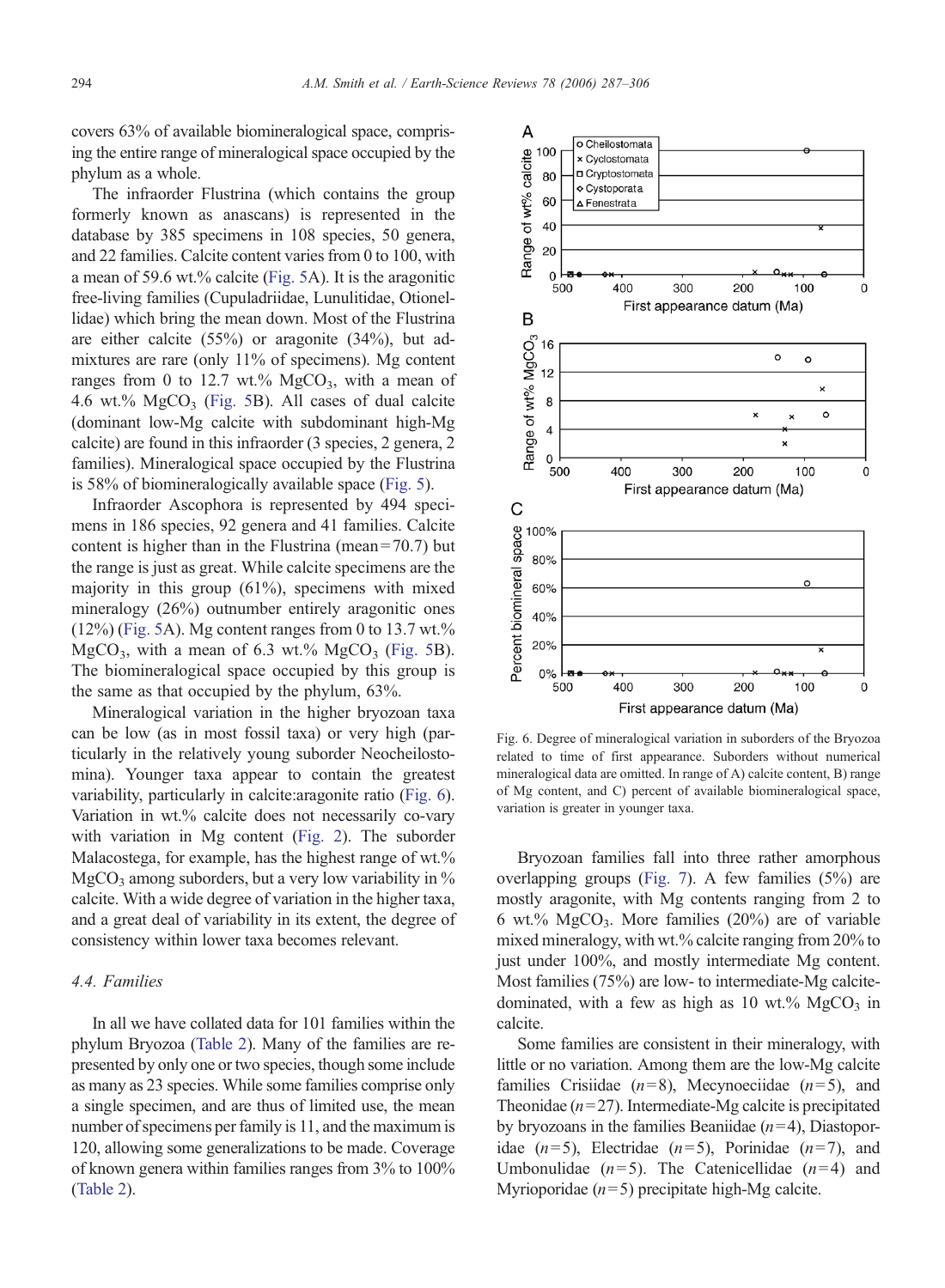| Family             | Genera         | Species        | Specimens      | Overall mineralogy   | Mean<br>$wt. \%$<br>calcite | Mean<br>$wt. \%$<br>MgCO3 | Range<br>$wt. \%$<br>Calcite | Range<br>$wt. \%$<br>MgCO <sub>3</sub> | Biomin<br>space % | FAD stage     | Age at<br>top (Ma) | Total<br>genera | Coverage<br>of genera |
|--------------------|----------------|----------------|----------------|----------------------|-----------------------------|---------------------------|------------------------------|----------------------------------------|-------------------|---------------|--------------------|-----------------|-----------------------|
| Adeonellidae       | $\mathbf{1}$   | $\overline{c}$ | $\mathfrak{Z}$ | Calc dom mix         | 98.0                        | 6.3                       |                              |                                        |                   | Priabonian    | 33.7               | $\overline{c}$  | 50                    |
| Adeonidae*         | 3              | 8              | 46             | Arag dom mix         | 6.8                         | $2.8\,$                   | 59.0                         | 8.0                                    | 22                | Ypresian      | 49.0               | 14              | 21                    |
| Anolotichiidae**   | $\mathbf{1}$   |                | $\mathbf{1}$   | Calcite              | 100.0                       |                           |                              |                                        |                   | Arenigian     | 470.0              | 7               |                       |
| Antroporidae       | 1              | $\mathbf{1}$   | $\mathbf{1}$   | Calcite              | 100.0                       | 10.0                      |                              |                                        |                   | Maastrichtian | 65.0               |                 |                       |
| Arachnopusiidae*   | $\overline{2}$ | 5              | 15             | IMC, some A          | 86.0                        | 5.3                       | 63.0                         | 3.0                                    | 9                 | Santonian     | 83.5               | 9               | 22                    |
| Beaniidae          | $\mathbf{1}$   | 3              | $\overline{4}$ | <b>IMC</b>           | 100.0                       | 5.5                       | 0.0                          | 2.3                                    | $\mathbf{0}$      | Bartonian     | 37.0               | $\overline{c}$  | 50                    |
| Biporidae          | $\overline{2}$ | 3              | $\overline{4}$ | Calc dom mix         | 83.0                        | 4.2                       | 50.0                         | 0.3                                    | $\mathbf{1}$      | Ypresian      | 49.0               | 8               | 25                    |
| Bitectiporidae*    | 6              | 12             | 35             | Calc arag mix        | 59.3                        | 7.2                       | 100.0                        | 6.8                                    | 31                | Ypresian      | 49.0               | 13              | 46                    |
| Bryocryptellidae   | 3              | 6              | 8              | <b>HMC</b>           | 100.0                       | 6.2                       | 0.0                          | 4.0                                    | $\mathbf{0}$      | Ypresian      | 49.0               | 13              | 23                    |
| Bugulidae          | $\overline{4}$ | 12             | 15             | Calcite              | 100.0                       | 6.0                       | 0.0                          | 8.0                                    | $\mathbf{0}$      | Recent        | 0.0                | 29              | 14                    |
| Calescharidae      | 3              | 3              | 11             | C or A or mix        | 51.6                        | 4.5                       | 100.0                        | 7.6                                    | 35                | Burdigalian   | 16.4               | 3               | 100                   |
| Calloporidae       | 6              | $\mathbf Q$    | 34             | Calc Arag mix        | 61.1                        | 6.5                       | 96.0                         | 8.3                                    | 37                | Albian        | 99.0               | 76              | 8                     |
| Calwelliidae       | $\mathbf{1}$   | $\mathbf{1}$   | $\mathbf{1}$   | Calcite              | 100.0                       | 7.0                       |                              |                                        |                   | Recent        | 0.0                | $\overline{7}$  | 14                    |
| Candidae           | 5              | 16             | 22             | Calcite              | 99.1                        | 4.9                       | 20.0                         | 3.3                                    | 3                 | Maastrichtian | 65.0               | 26              | 19                    |
| Catenicellidae     | 3              | $\overline{3}$ | $\overline{4}$ | Calcite              | 100.0                       | 7.6                       | 0.0                          | 4.0                                    | $\mathbf{0}$      | Maastrichtian | 65.0               | 28              | 11                    |
| Cellariidae*       | $\overline{2}$ | 10             | 49             | Calcite (often dual) | 100.0                       | 3.2                       | 0.0                          | $11.4***$                              | $\mathbf{0}$      | Santonian     | 83.5               | 25              | 8                     |
| Celleporidae       | 8              | 17             | 92             | Calcite              | 97.8                        | 6.4                       | 87.0                         | 4.2                                    | 17                | Priabonian    | 33.7               | 20              | 40                    |
| Ceramoporidae**    | 1              | $\overline{1}$ | $\mathbf{1}$   | Calcite              | 100.0                       |                           |                              |                                        |                   | Llandeilian   | 458.0              | 10              | 10                    |
| Cerioporidae*      | $\overline{2}$ | $\overline{2}$ | $\overline{2}$ | Calcite              | 100.0                       |                           |                              |                                        |                   | Toarcian      | 180.0              |                 |                       |
| Chaperiidae        | $\overline{2}$ | 3              | 9              | Calc-dom mix         | 73.6                        | 5.0                       | 89.2                         | 3.0                                    | 12                | Maastrichtian | 65.0               | 13              | 15                    |
| Chorizoporidae     | 1              |                | 1              | Calcite              | 100.0                       | 5.9                       |                              |                                        |                   | Serravallian  | 11.2               | 1               | 100                   |
| Cinctiporidae      | 1              | $\mathbf{1}$   | 32             | Calcite, some A      | 98.2                        | 0.7                       | 37.6                         | 3.7                                    | 6                 | Maastrichtian | 65.0               |                 |                       |
| Constellariidae**  | 1              |                | $\mathbf{1}$   | Calcite              | 100.0                       |                           |                              |                                        |                   | Llandeilian   | 458.0              | $\overline{c}$  |                       |
| Corynotrypidae**   | $\mathbf{1}$   | $\mathbf{1}$   | $\mathbf{1}$   | Calcite              | 100.0                       |                           |                              |                                        |                   | Arenigian     | 470.0              |                 |                       |
| Cribrilinidae      | $\overline{4}$ | 5              | $\tau$         | Calcite              | 100.0                       | 6.9                       | 0.0                          | 4.5                                    | $\overline{0}$    | Cenomanian    | 93.5               | 108             | 4                     |
| Crisiidae          | $\overline{4}$ | $\overline{7}$ | $\,$ 8 $\,$    | Calcite              | 100.0                       | 3.0                       | 0.0                          | 2.2                                    | $\mathbf{0}$      | Maastrichtian | 65.0               | 8               |                       |
| Cryptosulidae      | $\mathbf{1}$   | $\overline{2}$ | 15             | Calcite, some A      | 93.7                        | 5.3                       | 50.0                         | 2.2                                    | 5                 | Tortonian     | 7.1                | $\overline{c}$  | 50                    |
| Cupuladriidae*     | $\sqrt{2}$     | $\overline{4}$ | 9              | Arag, some C         | 2.0                         | 2.0                       | 11.0                         | 4.0                                    | 2                 | Thanetian     | 54.8               | 5               | 40                    |
| Cystodictyonidae** | $\mathbf{1}$   | $\mathbf{1}$   | $\mathbf{1}$   | Calcite              | 100.0                       |                           |                              |                                        |                   | Givetian      | 370.0              | 11              |                       |
| Densiporidae       | 1              | $\mathbf{1}$   | $\mathbf{1}$   | Calcite, some A      | 98.0                        | 6.5                       |                              |                                        |                   | Bajocian      | 169.0              |                 |                       |
| Dianulitidae**     | 1              | $\overline{1}$ | $\mathbf{1}$   | Calcite              | 100.0                       |                           |                              |                                        |                   | Arenigian     | 470.0              |                 |                       |
| Diaperoeciidae*    | 5              | 10             | 35             | Calcite              | 100.0                       | 2.8                       | 0.0                          | 9.6                                    | $\boldsymbol{0}$  | Hauterivian   | 127.0              | 9               |                       |
| Diastoporidae      | 3              | 3              | 5              | Calcite              | 100.0                       | 5.7                       | 0.0                          | 1.3                                    | $\mathbf{0}$      | Pliensbachian | 190.0              | 29              |                       |
| Electridae*        | $\overline{2}$ | 5              | 5              | Calcite              | 100.0                       | 5.7                       | 0.0                          | 1.7                                    | $\overline{0}$    | Oxfordian     | 155.0              | 22              | 9                     |
| Escharoporidae**   | $\mathbf{1}$   | $\mathbf{1}$   | $\mathbf{1}$   | Calcite              | 100.0                       |                           |                              |                                        |                   | Llandeilian   | 458.0              | 6               |                       |
| Eucrateidae        | $\mathbf{1}$   | $\overline{c}$ | 3              | Calcite              | 100.0                       | 4.5                       | 0.0                          | 4.0                                    | $\mathbf{0}$      | Recent        | 0.0                | 1               | 100                   |
| Euthyroididae      | $\mathbf{1}$   | $\overline{2}$ | $\overline{2}$ | Calc dom mix         | 74.8                        | 8.2                       | 50.5                         | 0.3                                    | $\mathbf{1}$      | Recent        | 0.0                | 1               | 100                   |
| Exechonellidae     |                |                | $\mathbf{1}$   | Calc dom mix         |                             |                           |                              |                                        |                   | Lutetian      | 41.0               | 5               | 20                    |
| Fenestellidae**    | $\overline{1}$ | $\mathbf{1}$   | $\overline{1}$ | Calcite              | 100.0                       |                           |                              |                                        |                   | Caradocian    | 449.0              | 30              | 3                     |

<span id="page-8-0"></span>Table 2 Mineralogical characteristics of 101 bryozoan families

295 (continued on next page)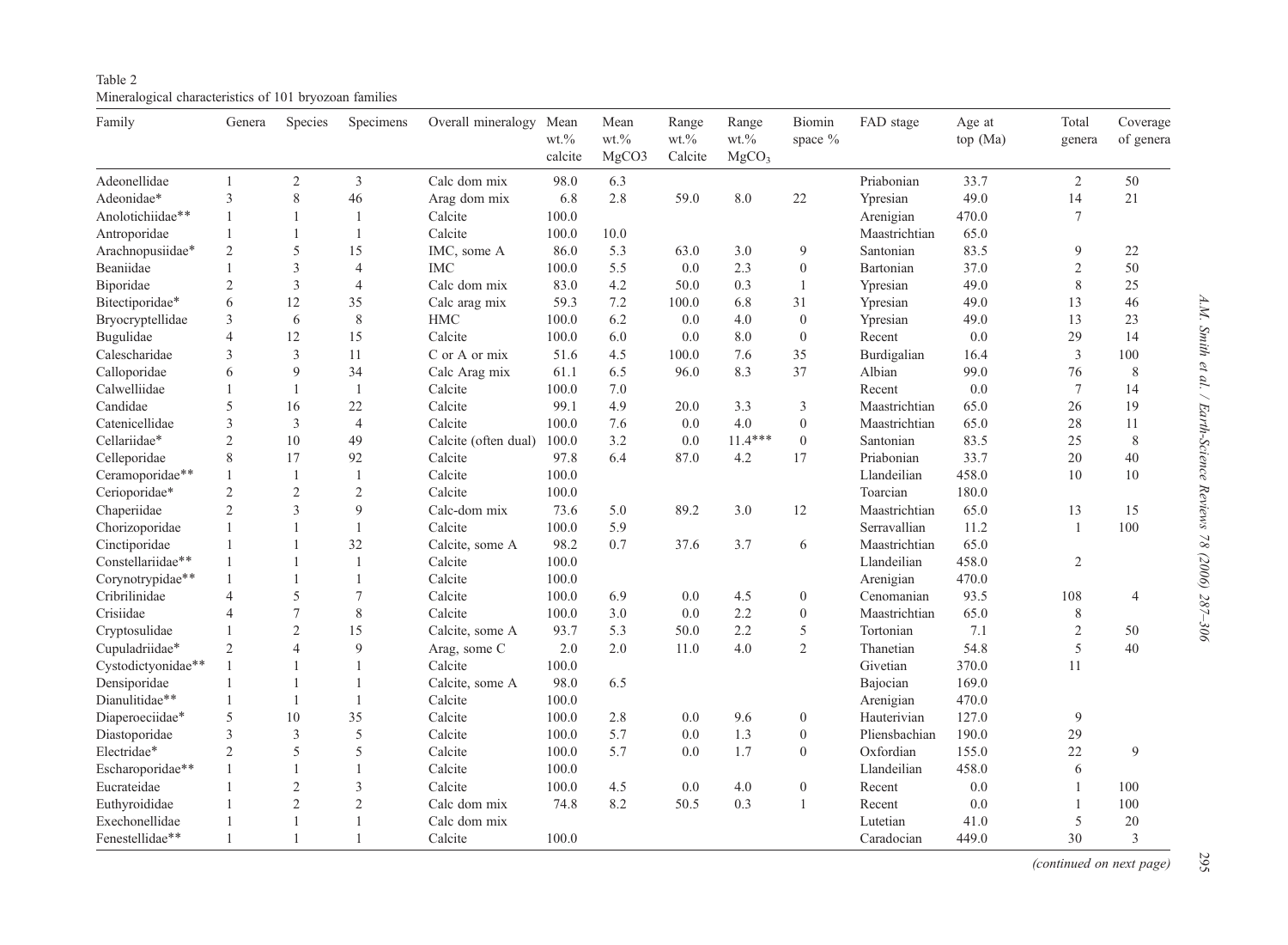Table 2 (continued)

| Family             | Genera         | Species        | Specimens      | Overall mineralogy      | Mean<br>$wt. \%$<br>calcite | Mean<br>$wt. \%$<br>MgCO3 | Range<br>$wt$ <sup>0</sup> / <sub>0</sub><br>Calcite | Range<br>$wt. \%$<br>MgCO <sub>3</sub> | Biomin<br>space % | FAD stage   | Age at<br>top (Ma) | Total<br>genera | Coverage<br>of genera |
|--------------------|----------------|----------------|----------------|-------------------------|-----------------------------|---------------------------|------------------------------------------------------|----------------------------------------|-------------------|-------------|--------------------|-----------------|-----------------------|
| Fistuliporidae**   | 1              | $\mathbf{1}$   | 1              | Calcite                 | 100.0                       |                           |                                                      |                                        |                   | Ashgillian  | 443.0              | 29              |                       |
| Flustridae         | 7              | 10             | 15             | Calcite                 | 100.0                       | 5.2                       | 0.0                                                  | 6.0                                    | $\mathbf{0}$      | Recent      | 0.0                | 14              | 50                    |
| Frondiporidae      | $\overline{2}$ | $\overline{2}$ | $\overline{4}$ | Calcite                 | 100.0                       | 3.8                       | 0.0                                                  | 5.8                                    | $\mathbf{0}$      | Bathonian   | 164.0              |                 | 29                    |
| Gigantoporidae     |                | $\overline{4}$ | 6              | Arag-dom mix            | 28.6                        | 4.2                       | 86.2                                                 | 5.0                                    | 20                | Priabonian  | 33.7               |                 | 14                    |
| Halloporidae**     |                |                | 1              | Calcite                 | 100.0                       |                           |                                                      |                                        |                   | Arenigian   | 470.0              | 5               | 20                    |
| Heliodomidae       |                | $\overline{2}$ | 3              | Calcite                 | 66.7                        | 6.3                       | 100.0                                                | 0.0                                    | $\boldsymbol{0}$  | Danian      | 61.0               | $\overline{2}$  | 50                    |
| Heteroporidae*     | $\overline{2}$ | $\overline{4}$ | 11             | Calcite, some A         | 99.6                        | 2.5                       | 1.0                                                  | 3.5                                    | $\overline{0}$    | Toarcian    | 180.0              | 23              | 9                     |
| Heterotrypidae**   | 1              |                | $\mathbf{1}$   | Calcite                 | 100.0                       |                           |                                                      |                                        |                   | Llanvirnian | 464.0              | 11              | 9                     |
| Hippopodinidae     | $\mathbf{1}$   | $\overline{2}$ | $\overline{2}$ | Calcite                 | 100.0                       | 6.0                       | 0.0                                                  | 4.0                                    | $\mathbf{0}$      | Priabonian  | 33.7               | $\overline{4}$  | 25                    |
| Hippoporidridae*   | 3              | $\overline{4}$ | 5              | Arag dom mix            | 45.6                        | 7.7                       | 100.0                                                | 2.0                                    | 9%                | Priabonian  | 33.7               | $\overline{4}$  | 75                    |
| Hippothoidae       | $\mathfrak{2}$ | $\overline{2}$ | 6              | Calcite                 | 100.0                       | 3.0                       | 100.0                                                | 7.0                                    | 32                | Coniacian   | 85.8               | 9               | 22                    |
| Horneridae         | $\overline{2}$ | 6              | 51             | Calcite                 | 100.0                       | 1.8                       | 0.0                                                  | 5.7                                    | $\mathbf{0}$      | Barremian   | 121.0              | $\overline{c}$  | 100                   |
| Lacernidae         |                |                | $\sqrt{2}$     | Calcite                 | 100.0                       | 6.3                       | 0.0                                                  | 0.0                                    | $\mathbf{0}$      | Priabonian  | 33.7               | 10              | 10                    |
| Lanceoporidae      |                |                | $\overline{4}$ | Aragonite               | 0.0                         |                           | 0.0                                                  |                                        | $\overline{0}$    | Priabonian  | 33.7               | 3               |                       |
| Leioclemidae**     |                |                | 1              | Calcite                 | 100.0                       |                           |                                                      |                                        |                   |             |                    |                 |                       |
| Lekythoporidae     |                |                | $\mathbf{1}$   | Calcite                 | 100.0                       | 6.3                       |                                                      |                                        |                   | Chattian    | 23.8               | 8               | 13                    |
| Lepraliellidae*    |                | 9              | 19             | Calc dom mix            | 65.4                        | 5.7                       | 100.0                                                | 5.0                                    | 23                | Santonian   | 83.5               | 18              | 6                     |
| Lichenoporidae     | $\overline{2}$ | $\overline{4}$ | 12             | Calcite                 | 100.0                       | 4.6                       | 0.0                                                  | 4.7                                    | $\theta$          | Cenomanian  | 93.5               | 13              |                       |
| Lunulariidae       |                | 1              | $\mathbf{1}$   | Calcite, some A         | 60.0                        | 6.0                       |                                                      |                                        |                   | Burdigalian | 16.4               |                 |                       |
| Lunulitidae*       | 3              | 8              | 10             | Arag dom mix            | 50.0                        | 6.0                       | 5.0                                                  | 4.0                                    | $1\%$             | Santonian   | 83.5               | 6               | 17                    |
| Macroporidae       | $\mathbf{1}$   | $\overline{1}$ | $\mathbf{1}$   | Calcite (often<br>dual) | 100.0                       | 2.3                       |                                                      |                                        |                   | Thanetian   | 54.8               | 3               | 33                    |
| Mamilloporidae*    | $\mathbf{1}$   |                | 3              | Aragonite               | 0.0                         |                           | 0.0                                                  |                                        |                   | Ypresian    | 49.0               | 2               | 50                    |
| Margarettidae      | 1              | $\overline{2}$ | 8              | Calc dom mix            | 68.3                        | 8.0                       | 88.0                                                 | 1.5                                    | 6                 | Ypresian    | 49.0               |                 | 100                   |
| Mecynoeciidae      | $\mathbf{1}$   | $\overline{2}$ | 5              | Calcite                 | 100.0                       | 3.0                       | 0.0                                                  | 1.5                                    | $0\%$             | Aalenian    | 176.0              |                 |                       |
| Membraniporidae    | 3              | 8              | 19             | Calcite, some A         | 94.4                        | 7.8                       | 100.0                                                | 12.0                                   | 55                | Priabonian  | 33.7               | 3               | 100                   |
| Mesotrypidae**     |                |                | 1              | Calcite                 | 100.0                       |                           |                                                      |                                        |                   | Llanvirnian | 464.0              |                 |                       |
| Metrarabdotosidae  | $\mathbf{1}$   | 3              | 16             | Calc dom mix            | 79.5                        | 5.6                       | 52.0                                                 | 4.0                                    | 10                | Priabonian  | 33.7               | 6               | 17                    |
| Microporellidae    | 3              | $\overline{7}$ | 8              | Calcite, some A         | 90.6                        | 5.2                       | 47.0                                                 | 5.2                                    | 11                | Aquitanian  | 20.5               | 9               | 33                    |
| Microporidae*      | 5              | 5              | 17             | Calc dom mix            | 86.2                        | 6.2                       | 96.0                                                 | 5.0                                    | 22                | Cenomanian  | 93.5               | 29              | 17                    |
| Monticuliporidae** | 1              | $\overline{1}$ | 1              | Calcite                 | 100.0                       |                           |                                                      |                                        |                   | Llanvirnian | 464.0              | 13              | 8                     |
| Myriaporidae       |                | 3              | 5              | Calcite, some A         | 100.0                       | 6.7                       | 0.0                                                  | 3.5                                    | $\mathbf{0}$      | Priabonian  | 33.7               | $\overline{4}$  | 25                    |
| Onychocellidae     | 1              | $\overline{1}$ | $\overline{4}$ | Calcite                 | 100.0                       | 8.5                       | 0.0                                                  | 0.0                                    | $\theta$          | Cenomanian  | 93.5               | 24              | $\overline{4}$        |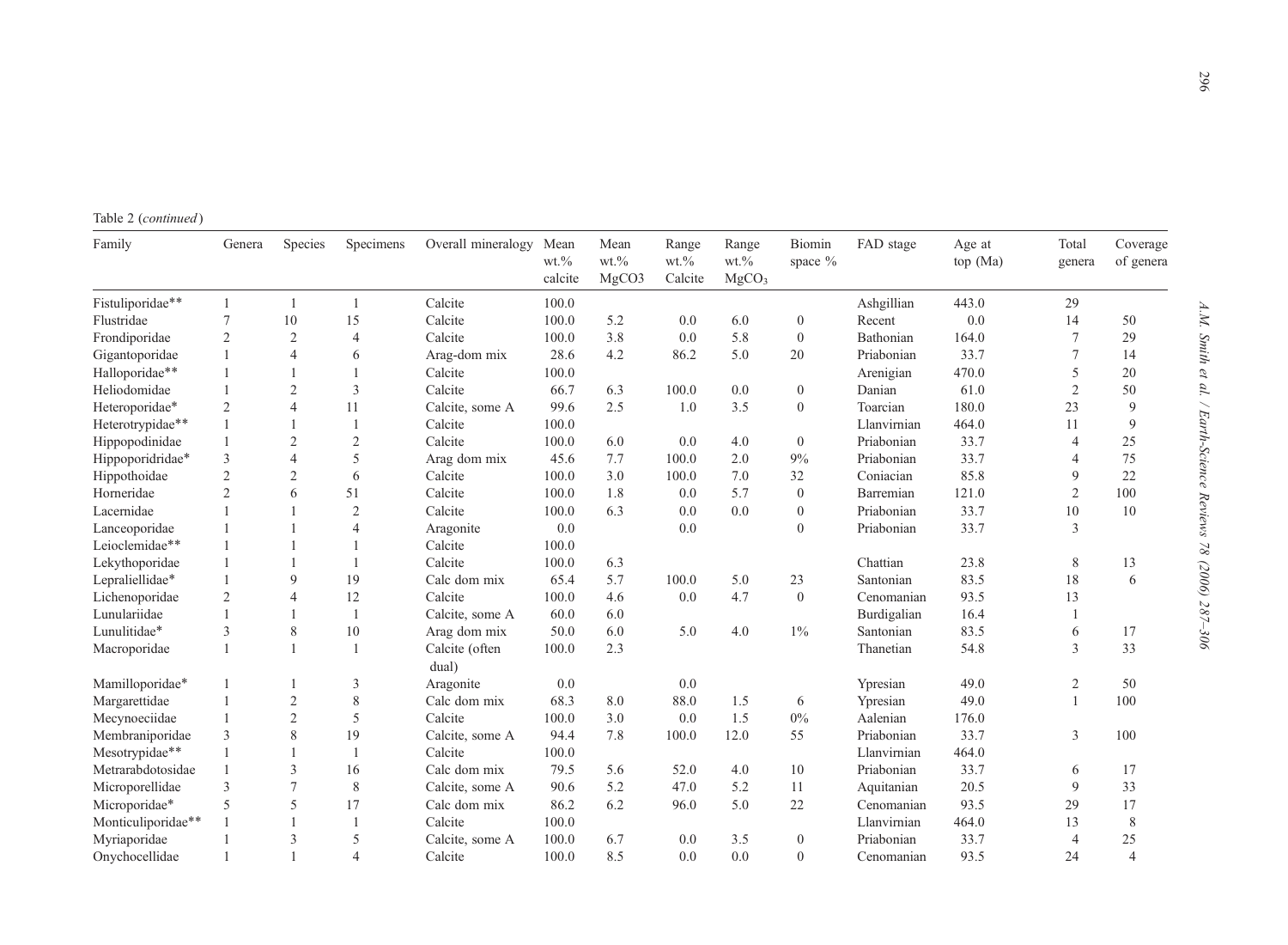| Otionellidae      |                | 5              | 120            | Arag, some C    | 1.4   | 1.6  | 100.0 | 8.3  | 38               | Rupelian      | 28.5  | 5              | 20  |
|-------------------|----------------|----------------|----------------|-----------------|-------|------|-------|------|------------------|---------------|-------|----------------|-----|
| Pasytheidae       | $\overline{c}$ | 3              | 3              | Mixed           | 40.0  | 6.5  | 100.0 | 3.0  | 14               | Ypresian      | 49.0  | 6              | 33  |
| Petraliellidae*   | $\overline{2}$ | 5              | 6              | Calcite, some A | 95.0  | 6.0  | 10.0  | 4.0  | $\overline{2}$   | Ypresian      | 49.0  | 9              | 22  |
| Petraliidae       |                | $\overline{2}$ | 3              | Calcite         | 92.2  | 7.4  |       |      |                  | Recent        | 0.0   |                | 100 |
| Phidoloporidae*   | 10             | 25             | 63             | Calcite, some A | 92.2  | 7.7  | 100.0 | 12.7 | 58               | Danian        | 61.0  | 24             | 42  |
| Phylloporinidae** |                |                |                | Calcite         | 100.0 |      |       |      |                  | Llandeilian   | 458.0 | 11             | 9   |
| Plagioeciidae     |                |                |                | Calcite         | 100.0 |      |       |      |                  | Pliensbachian | 190.0 | 12             | 8   |
| Polyporidae**     |                |                |                | Calcite         | 100.0 |      |       |      |                  |               |       |                |     |
| Porinidae         | $\overline{c}$ | $\overline{2}$ | 7              | Calcite, some A | 99.9  | 6.6  | 0.0   | 1.6  | $\overline{0}$   | Ypresian      | 49.0  | 7              | 29  |
| Ouadricellariidae |                |                |                | Calcite         | 100.0 | 10.0 |       |      |                  | Cenomanian    | 93.5  | 6              | 17  |
| Rhinidictyidae**  |                |                |                | Calcite         | 100.0 |      |       |      |                  | Llanvirnian   | 464.0 | 11             | 9   |
| Rhomboporidae**   |                |                |                | Calcite         | 100.0 |      |       |      |                  | Eifelian      | 380.0 | 6              |     |
| Romancheinidae    | 3              | 8              | 10             | Calc dom mix    | 61.3  | 7.5  | 52.0  | 7.0  | 17               | Campanian     | 71.3  | 32             | 9   |
| Sagenellidae**    |                |                | $\overline{1}$ | Calcite         | 100.0 |      |       |      |                  | Caradocian    | 449.0 |                |     |
| Schizoporellidae* | 3              | 9              | 54             | Calc Arag mix   | 54.1  | 5.7  | 100.0 | 7.0  | 32               | Ypresian      | 49.0  | 6              | 50  |
| Sclerodomidae     |                |                | $\mathbf{1}$   | Calcite         | 100.0 | 5.0  |       |      |                  | Piacenzian    | 1.8   | $\overline{4}$ | 25  |
| Selenariidae      |                |                | $\overline{c}$ | Aragonite       | 0.0   |      | 0.0   |      | $\mathbf{0}$     | Burdigalian   | 16.4  |                | 100 |
| Setosellidae      |                |                | $\mathbf{1}$   | Aragonite       | 0.0   |      |       |      |                  | Thanetian     | 54.8  |                | 100 |
| Smittinidae*      | $\overline{4}$ | 8              | 11             | Arag, some C    | 5.4   | 6.0  | 26.0  | 4.0  | 5                | Ypresian      | 49.0  | 25             | 16  |
| Steginoporellidae | $\overline{2}$ | 7              | 77             | Calcite, some A | 95.6  | 4.0  | 100.0 | 5.0  | 23               | Lutetian      | 41.3  | 5              | 40  |
| Terviidae         |                |                | -1             | Calcite         | 100.0 | 1.7  |       |      |                  | Ypresian      | 49.0  | $\overline{4}$ | 25  |
| Tessaradomidae    |                | $\mathfrak{2}$ | $\overline{c}$ | Calcite         | 100.0 | 5.9  |       |      |                  | Danian        | 61.0  |                | 100 |
| Thalamoporellidae |                | $\overline{4}$ | 5              | Calcite, some A | 98.6  | 5.0  | 7.0   | 4.0  |                  | Lutetian      | 41.3  | 6              | 17  |
| Theonoidae        |                | $\overline{2}$ | 27             | Calcite         | 100.0 | 2.8  | 0.0   | 2.6  | $\theta$         | Toarcian      | 180.0 | 10             | 10  |
| Trematoporidae**  | $\overline{2}$ | $\overline{2}$ | $\mathfrak{2}$ | Calcite         | 100.0 | 0.0  |       |      |                  | Arenician     | 470.0 | 14             | 14  |
| Trypostegidae     |                |                | $\overline{c}$ | Calcite         | 100.0 | 8.5  | 0.0   |      |                  | Santonian     | 83.5  | 13             | 8   |
| Tubuliporidae*    | 3              | 11             | 16             | Calcite         | 100.0 | 3.9  | 0.0   | 4.2  | $\boldsymbol{0}$ | Campanian     | 71.3  | 25             | 12  |
| Umbonulidae       | $\overline{4}$ | 5              | 5              | Calcite         | 100.0 | 6.5  | 0.0   | 1.9  | $\theta$         | Lutetian      | 41.3  | 6              | 67  |
| Watersiporidae    | $\overline{2}$ | $\overline{2}$ | 3              | Calcite         | 100.0 | 2.0  |       |      |                  | Messinian     | 5.3   | $\overline{4}$ | 50  |
| Minimum           |                |                |                |                 | 0.0   | 0.7  | 0.0   | 0.0  | $\boldsymbol{0}$ |               | 0.0   |                | 3   |
| Mean              | $\overline{2}$ | $\overline{4}$ | 12             |                 | 84.4  | 5.4  | 36.2  | 4.3  | $\overline{7}$   |               | 134.5 | 12             | 35  |
| Maximum           | 10             | 25             | 120            |                 | 100.0 | 10.0 | 100.0 | 12.7 | 58               |               | 470.0 | 108            | 100 |

⁎One or more specimens in the family is fossil.

⁎⁎Family is extinct.

⁎⁎⁎Secondary calcite included in calculation.

NOTE: 23 Incertae sedis not included

Range and % minspace not calculated if only one data point.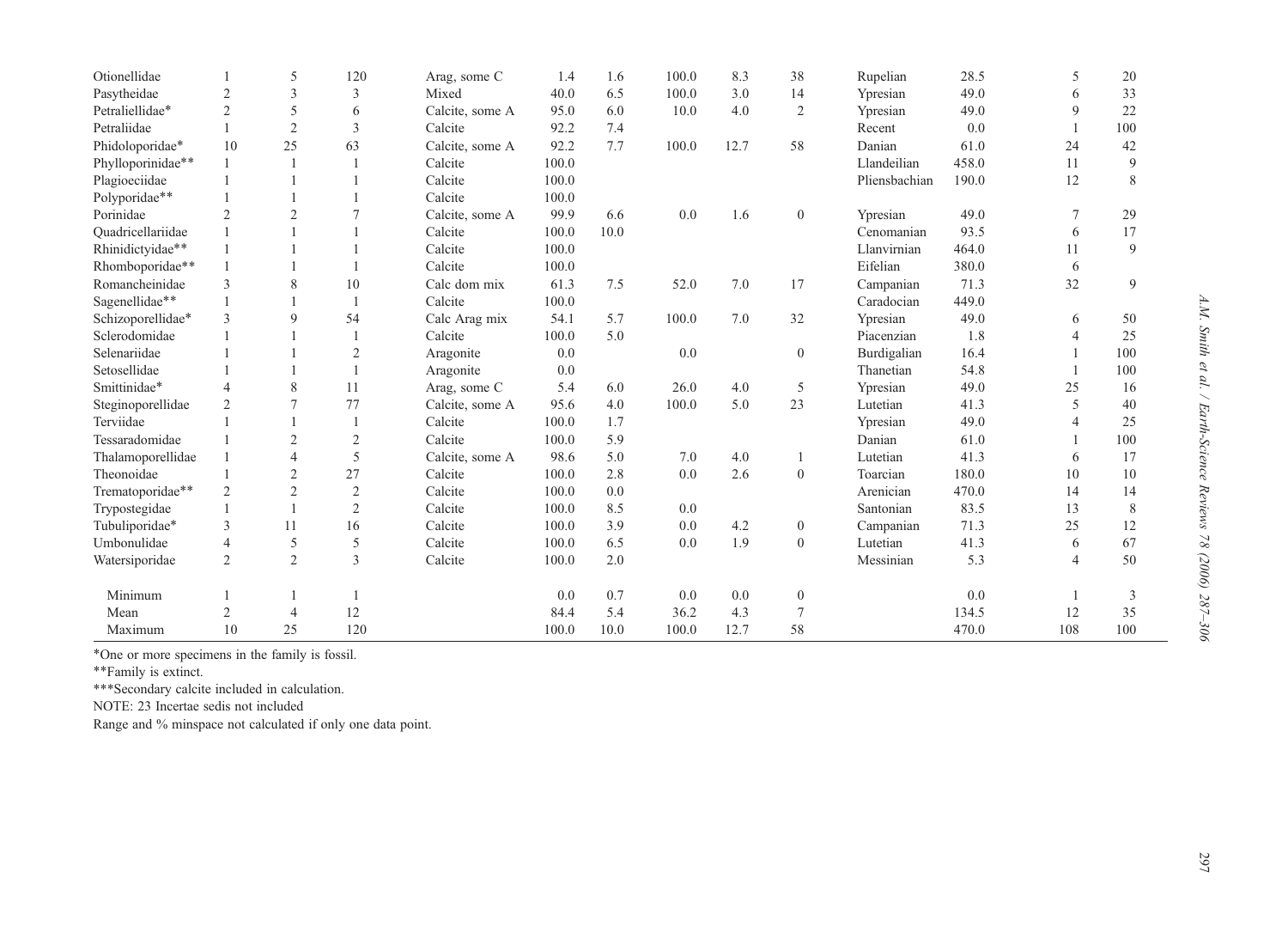<span id="page-11-0"></span>

Fig. 7. Mean skeletal carbonate mineralogy of 101 bryozoan families.

Another group of families are particularly consistent in their calcite:aragonite ratio even though Mg content is quite variable. The 51 specimens from the Horneridae, for example, are all calcitic, though they range from low to intermediate Mg calcite (0 to 5.7 wt.%  $MgCO<sub>3</sub>$ ). Similarly, the Cellariidae specimens range from 0 to 11.4 wt.%  $MgCO<sub>3</sub>$ , but are always calcitic (in some species consisting of a mixture of dominant low-Mg calcite and subdominant high-Mg calcite). In contrast, there are a few families where Mg content varies very little but calcite:aragonite ratio is highly variable, such as the Conescharellinidae ( $n=4$ ), Heliodomidae ( $n=3$ ), Hippoporidridae ( $n=5$ ), and Margarettidae ( $n=8$ ).

In particular, families that are aragonite-dominated appear to show little mineralogical variability. The Cupuladriidae  $(n=9)$ , Mamilloporidae  $(n=3)$ , Otionellidae  $(n= 119$  if we disregard one very anomalous measurement of O. squamosa), Selenariidae  $(n=2)$ , and Setosellidae  $(n=1)$  are 95 to 100% aragonite. Interestingly, all these families are flustrinid cheilostomes. Two ascophoran cheilostome families, Lanceoporidae and Cleidochasmatidae, appear to have a similar aragonitic mineralogy, but in each case only one species has been studied.

The most variable family studied here is the Phidoloporidae (58% of biomineral space,  $n=63$ ), closely followed by the Membraniporidae (55% minspace,  $n= 22$ ). Both families arose during the post-Cretaceous radiation of cheilostomes; the Philoporidae first appeared in the Danian (61 Ma), whereas the Membraniporidae appeared in the Priabonian (33.7 Ma). In fact, all bryozoan families that demonstrate some mineralogical variability arose after about 100 Ma (Fig. 8), though some variation in Mg content predates that time.

# 4.5. Genera and species

Carbonate mineralogy recorded for 203 genera (including two genera for which family is uncertain) shows

that 64% of genera are all calcite, 5% are all aragonite, and 31% are mixed to some degree. As with families, many genera have a great deal of internal consistency, but some are extremely variable. For example, Margaretta barbata  $(n=5)$  is all intermediate-Mg calcite; Margaretta cereoides  $(n=3)$  is mostly aragonite, including on average 15% high-Mg calcite. In cases like this, the mean for the genus is neither accurate nor useful. The species, a more consistent measure and also one with biological significance, is a more useful unit for analysis.

Carbonate mineralogy data for 383 bryozoan species are given in the database (see Appendix A). Mineralogical space was calculated only for those with more than 2 specimens, a total of 87 species [\(Table 3](#page-12-0)). Among these are species such as *Adeonellopsis* sp.  $(n=31,$  percent of available biomineral space= $3\%$ ), which has highly variable Mg content but consistently low calcite content [\(Fig. 9](#page-14-0)). Some other aragonitic species are almost always aragonite, with only a few specimens showing a little calcite (such as *Otionellina proberti*  $n=37$ , minspace= $3\%$ ). *M. cereoides* is rare in being mainly but never entirely aragonitic, and having consistently high-Mg content ( $n=3$ , minspace= $0.3\%$ ). Some all-calcite species, such as Galeopsis polyporus ( $n=14$ , minspace=0%), are not very variable, whereas others such as Celleporina costazii ( $n=20$ , minspace= $6\%$ ) have a much wider range of Mg content. Species with mixed mineralogy can be widely variable, such as Schizoporella unicornis  $(n=28,$ minspace= $17\%$ ).

Most species have a range of Mg contents less than 4, such that they are always or nearly always within a single Mg category. Hornera robusta, for example, is almost always low-Mg calcite [\(Fig. 9\)](#page-14-0). Only 14 species have a range of Mg contents greater than 4, the greatest being *Bugula neritina* (range of 6.0 wt.%  $MgCO<sub>3</sub>$ ) and S. unicornis (range of 7.0 wt.%  $MgCO<sub>3</sub>$ , though the range without an outlier would be 3.6 wt.%  $MgCO<sub>3</sub>$ ).



Fig. 8. Skeletal carbonate mineralogy in 101 bryozoan families related to their time of first appearance.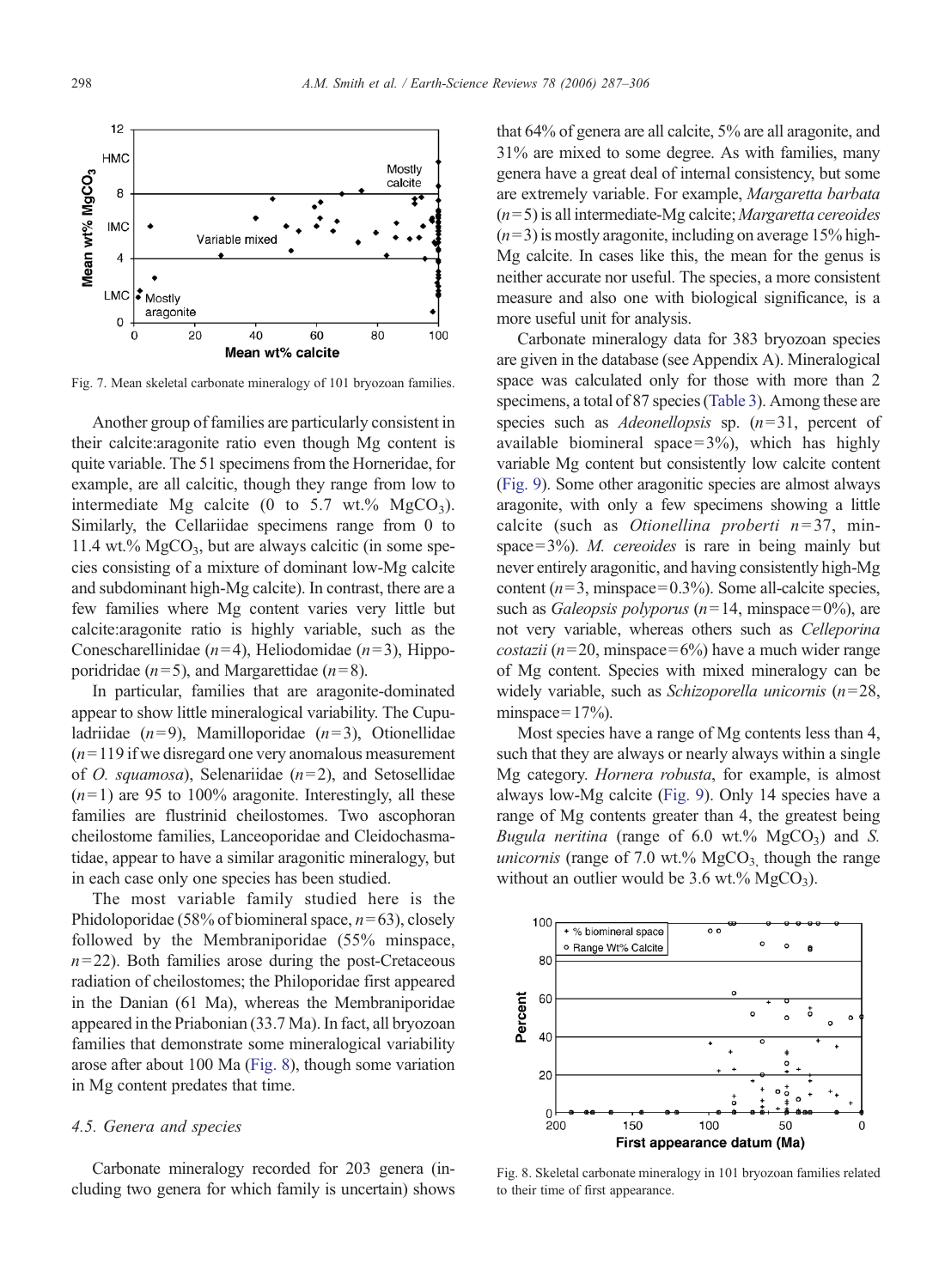<span id="page-12-0"></span>

| Table 3                                                                                                |  |
|--------------------------------------------------------------------------------------------------------|--|
| Variability in skeletal carbonate mineralogy of 88 bryozoan species with more than 2 specimens studied |  |

|                      |                        |    |                                 | Wt.% Calcite |       |       | Wt.% MgCO <sub>3</sub> |      |         |      | Mineralogical |         |                  |
|----------------------|------------------------|----|---------------------------------|--------------|-------|-------|------------------------|------|---------|------|---------------|---------|------------------|
| Genus                | <b>Species</b>         | N  | Mineralogy*                     | Mean         | Min   | Max   | Range                  | Mean | Min     | Max  | Range         | Area    | % total          |
| Adeona               | grisea                 | 3  | A                               | 0.0          | 0.0   | 0.0   | 0.0                    |      |         |      |               |         |                  |
| Adeonellopsis        | sp.                    | 31 | A/A(IMC)/A(HMC)                 | 3.1          | 0.0   | 11.3  | 11.3                   | 6.0  | 4.0     | 9.0  | 5.0           | 56.5    | 3                |
| Adeonellopsis        | sulcata                | 4  | $A/A$ (tr LMC)                  | 0.0          | 0.0   | 1.0   | 1.0                    | 1.0  |         |      |               |         |                  |
| Arachnopusia         | unicornis              | 11 | IMC/IMC(A)/A                    | 90.1         | 37.0  | 100.0 |                        | 5.3  | 4.0     | 7.0  | 3.0           | 0.0     | $\boldsymbol{0}$ |
|                      | savartii               | 4  | (MC)<br><b>IMC</b>              | 100.0        |       |       |                        | 6.0  | 4.0     | 8.0  | 4.0           | 0.0     | $\boldsymbol{0}$ |
| Biflustra            | neritina               | 3  | IMC                             | 100.0        | 100.0 | 100.0 | 0.0                    | 7.3  | 5.0     | 11.0 | 6.0           | 0.0     | $\boldsymbol{0}$ |
| Bugula<br>Caleschara | denticulata            | 5  | A/LMC                           | 40.0         | 0.0   | 100.0 | 100.0                  | 0.0  | 0.0     | 4.0  | 4.0           | 400.0   | 18               |
| Calpensia            | nobilis                | 7  | IMC(A)                          | 81.1         | 73.0  | 90.0  | 17.0                   | 4.3  | 4.0     | 5.1  | 1.1           | 18.7    | $\mathbf{1}$     |
| Cellaria             | immersa                | 25 | LMC(HMC)/LMC                    | 100.0        | 100.0 | 100.0 | 0.0                    | 2.1  | 0.3     | 4.3  | 4.0           | 0.0     | $\boldsymbol{0}$ |
| Cellaria             | tenuirostris           | 5  | LMC (HMC)/LMC/                  | 100.0        | 100.0 | 100.0 | 0.0                    | 2.5  | 0.5     | 6.0  | 5.5           | 0.0     | $\boldsymbol{0}$ |
|                      |                        |    | <b>IMC</b>                      |              |       |       |                        |      |         |      |               |         |                  |
| Cellaria             | rigida                 | 5  | <b>IMC/LMC</b>                  | 100.0        | 100.0 | 100.0 | 0.0                    | 3.7  | 0.5     | 4.8  | 4.3           | 0.0     | $\boldsymbol{0}$ |
| Cellaria             | sp.                    | 3  | IMC                             | 100.0        |       |       |                        | 6.3  |         |      |               |         |                  |
| Celleporaria         | agglutinans            | 7  | IMC                             | 100.0        |       |       |                        | 5.2  | 4.3     | 6.3  | 2.0           | 0.0     | $\boldsymbol{0}$ |
| Celleporaria         | vagans                 | 4  | A/A(IMC)/IMC(A)                 | 44.8         | 0.0   | 100.0 | 100.0                  | 6.0  | 4.0     | 8.0  | 4.0           | 400.0   | 18               |
| Celleporina          | grandis                | 10 | <b>IMC</b>                      | 100.0        | 100.0 | 100.0 | 0.0                    | 5.0  | 4.0     | 5.3  | 1.3           | 0.0     | $\boldsymbol{0}$ |
| Celleporina          | costazii               | 20 | <b>IMC/HMC</b>                  | 98.8         | 75.8  | 100.0 | 24.2                   | 5.9  | 4.3     | 10.0 | 5.7           | 137.9   | 6                |
| Chaperia             | granulosa              | 5  | A(IMC)/A(LMC)<br><b>IMC/LMC</b> | 52.5         | 10.8  | 100.0 | 89.2                   | 4.1  | 3.7     | 5.3  | 1.6           | 142.7   | 7                |
| Chaperiopsis         | tintinnabula           | 3  | IMC                             | 100.0        |       |       |                        | 6.0  | 5.7     | 6.7  | 1.0           | 0.0     | $\boldsymbol{0}$ |
| Chiastosella         | splendida              | 6  | <b>IMC</b>                      | 100.0        | 100.0 | 100.0 | 0.0                    | 5.7  | 4.3     | 6.0  | 1.7           | 0.0     | $\boldsymbol{0}$ |
| Cinctipora           | elegans                | 32 | <b>LMC</b>                      | 98.2         | 62.4  | 100.0 | 37.6                   | 0.7  | 0.0     | 3.7  | 3.7           | 139.1   | 6                |
| Cribrilaria          | radiata                | 3  | <b>IMC/HMC</b>                  | 100.0        | 100.0 | 100.0 | 0.0                    | 8.5  |         |      |               |         |                  |
| Cryptosula           | pallasiana             | 14 | <b>IMC/LMC</b>                  | 93.1         | 50.0  | 100.0 | 50.0                   | 5.3  | 2.0     | 6.0  | 4.0           | 200.0   | 9                |
| Cupuladria           | canariensis            | 3  | $A(tr$ IMC)                     | 0.0          | 0.0   | 0.0   | 0.0                    |      |         |      |               |         |                  |
| Diaperoecia          | cf <i>purpurascens</i> | 21 | LMC/IMC                         | 100.0        | 100.0 | 100.0 | 0.0                    | 1.7  | 0.0     | 5.0  | 5.0           | 0.0     | $\boldsymbol{0}$ |
| Diaperoecia          | sp.                    | 5  | LMC/IMC                         | 100.0        | 100.0 | 100.0 | 0.0                    | 3.7  | 2.7     | 5.7  | 3.0           | 0.0     | $\boldsymbol{0}$ |
| Discoporella         | umbellata              | 3  | A/A(IMC)                        | 2.3          | 0.0   | 4.0   | 4.0                    | 6.0  | 4.0     | 8.0  | 4.0           | 16.0    | 1                |
| Disporella           | sp.                    | 6  | LMC/IMC                         | 100.0        | 100.0 | 100.0 | 0.0                    | 4.5  | 2.3     | 7.0  | 4.7           | 0.0     | $\boldsymbol{0}$ |
| Escharina            | waiparensis            | 3  | <b>IMC</b>                      | 100.0        | 100.0 | 100.0 | 0.0                    | 6.2  | 5.7     | 6.5  | 0.8           | 0.0     | $\mathbf{0}$     |
| Flustra              | foliacea               | 5  | <b>IMC</b>                      | 100.0        | 100.0 | 100.0 | 0.0                    | 4.3  | 1.2     | 6.0  | 4.8           | 0.0     | $\mathbf{0}$     |
| Frondipora           | verrucosa              | 3  | <b>IMC/LMC</b>                  | 100.0        |       |       |                        | 3.4  | 0.2     | 6.0  | 5.8           | 0.0     | $\boldsymbol{0}$ |
| Galeopsis            | porcellanicus          | 28 | <b>IMC</b>                      | 100.0        | 100.0 | 100.0 | 0.0                    | 6.4  | 4.7     | 8.3  | 3.6           | 0.0     | $\mathbf{0}$     |
| Galeopsis            | polyporus              | 14 | <b>IMC</b>                      | 100.0        | 100.0 | 100.0 | 0.0                    | 7.1  | 5.3     | 7.7  | 2.4           | 0.0     | $\boldsymbol{0}$ |
| Gigantopora          | regularis              | 3  | $A(tr$ LMC $)/A(tr$ IMC $)$     | 13.8         |       |       |                        | 4.0  | 2.0     | 7.0  | 5.0           | 0.0     | $\boldsymbol{0}$ |
| Heteropora           | cf neozelanica         | 5  | LMC/LMC(A)                      | 100.0        | 50.0  | 100.0 | 50.0                   | 1.0  | 0.5     | 1.7  | 1.2           | 60.0    | 3                |
| Heteropora           | pelliculata            | 4  | IMC                             | 100.0        | 100.0 | 100.0 | 0.0                    | 3.9  | 3.5     | 4.0  | 0.5           | 0.0     |                  |
| Hippellozoon         | novaezelandiae         | 9  | <b>IMC</b>                      | 100.0        | 100.0 | 100.0 | 0.0                    | 6.7  | 6.0     | 7.3  | 1.3           | 0.0     | $\boldsymbol{0}$ |
| Hippomenella         | vellicata              | 11 | IMC/IMC(A)                      | 94.5         | 68.6  | 100.0 | 31.4                   | 5.1  | 4.1     | 6.0  | 1.9           | 59.7    | 3                |
| Hippoporina          | pertusa                | 3  | IMC/A/IMC(A)                    | 43.0         | 0.0   | 100.0 | 100.0                  | 6.2  | 6.0     | 6.3  | 0.3           | 30.0    | $\mathbf{1}$     |
| Hippothoa            | hyalina                | 4  | LMC                             | 100.0        |       |       |                        | 2.0  | $0.0\,$ | 4.0  | 4.0           | $0.0\,$ | $\Omega$         |
| Hornera              | robusta                | 32 | LMC/IMC                         | 100.0        | 100.0 | 100.0 | 0.0                    | 1.5  | 0.0     | 4.3  | 4.3           | 0.0     | $\boldsymbol{0}$ |
| Hornera              | striata                | 6  | <b>LMC</b>                      | 100.0        | 100.0 | 100.0 | 0.0                    | 2.3  | 1.0     | 4.2  | 3.2           | 0.0     | $\boldsymbol{0}$ |
| Hornera              | foliacea               | 3  | LMC/IMC                         | 100.0        | 100.0 | 100.0 | 0.0                    | 2.7  | 1.0     | 5.7  | 4.7           | 0.0     | $\boldsymbol{0}$ |
| Idmidronea           | sp.                    | 4  | LMC, IMC                        | 100.0        | 100.0 | 100.0 | 0.0                    | 3.5  | 2.3     | 4.7  | 2.4           | 0.0     | $\boldsymbol{0}$ |
| Idmidronea           | atlantica              | 4  | IMC                             | 100.0        | 100.0 | 100.0 | 0.0                    | 5.1  | 5.0     | 5.1  | 0.1           | 0.0     | $\boldsymbol{0}$ |
| Iodictyum            | yaldwyni               | 10 | <b>IMC</b>                      | 100.0        | 100.0 | 100.0 | 0.0                    | 7.1  | 5.7     | 8.5  | 2.8           | 0.0     | $\boldsymbol{0}$ |
| Jellyella            | tuberculata            | 6  | C                               | 100.0        | 100.0 | 100.0 | 0.0                    | 13.0 | 10.0    | 14.0 | 4.0           | 0.0     | $\boldsymbol{0}$ |
| Lanceopora           | reniformis             | 4  | А                               | 0.0          | 0.0   | 0.0   | 0.0                    |      |         |      |               |         |                  |
| Mamillopora          | cupula                 | 3  | А                               | 0.0          | 0.0   | 0.0   | 0.0                    |      |         |      |               |         |                  |
| Margaretta           | barbata                | 5  | IMC/HMC                         | 100.0        | 100.0 | 100.0 | 0.0                    | 7.8  | 7.0     | 8.2  | 1.2           | 0.0     | $\boldsymbol{0}$ |
| Margaretta           | cereoides              | 3  | A(HMC)                          | 15.3         | 12.0  | 22.0  | 10.0                   | 8.3  | 7.8     | 8.5  | 0.7           | 7.0     | $\boldsymbol{0}$ |
| Mecynoecia           | proboscidea            | 3  | LMC/IMC                         | 100.0        | 100.0 | 100.0 |                        | 3.0  | 2.5     | 4.0  | 1.5           | 0.0     | $\boldsymbol{0}$ |
| Melicerita           | chathamensis           | 3  | HMC/IMC                         | 100.0        | 100.0 | 100.0 | 0.0                    | 7.7  | 6.7     | 8.3  | 1.6           | 0.0     | $\boldsymbol{0}$ |

(continued on next page)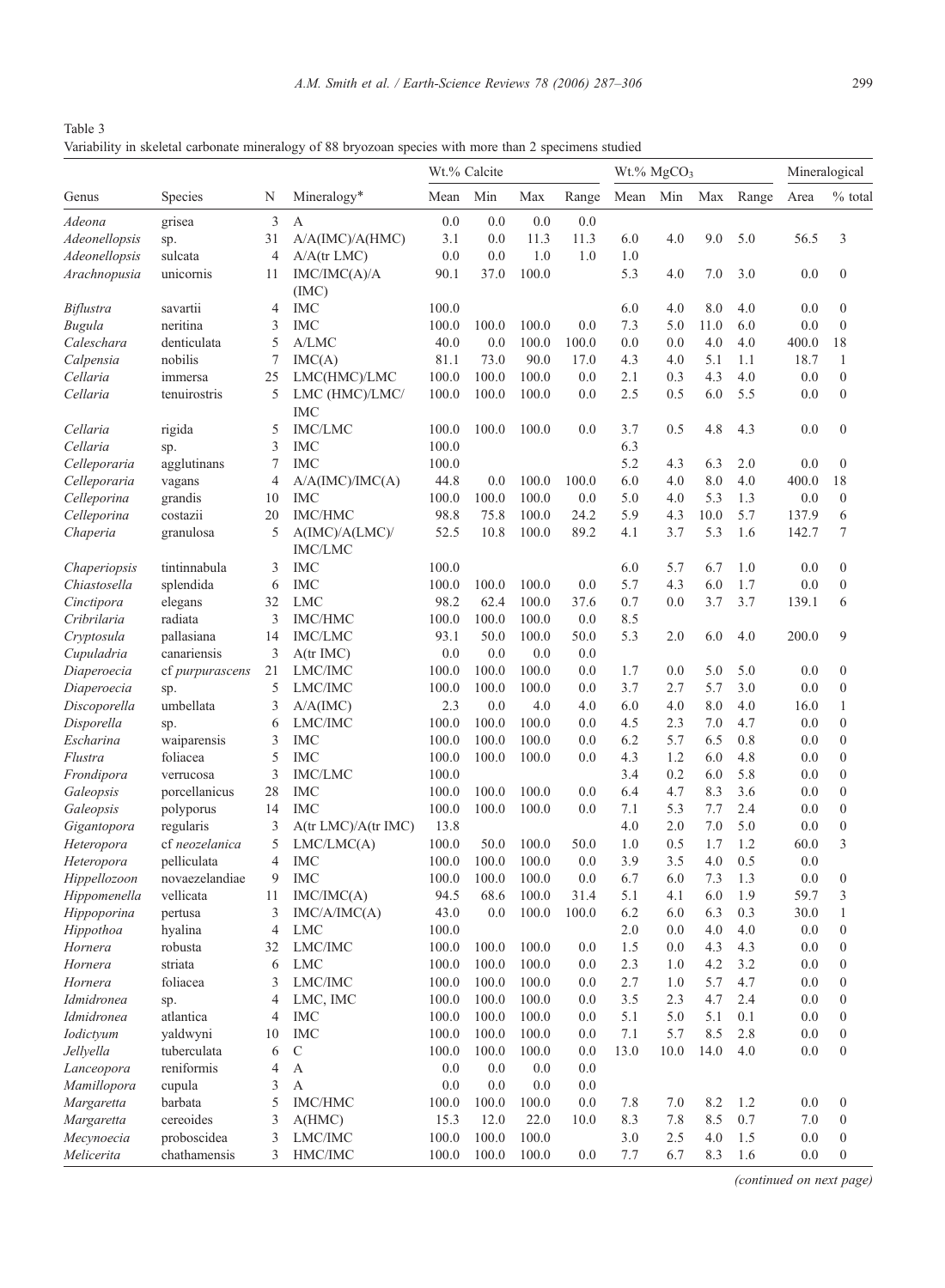### Table 3 (continued)

|                      |                 |                |                                  | Wt.% Calcite |       | $Wt.\%$ MgCO <sub>3</sub> |       |      |      | Mineralogical |       |       |                  |
|----------------------|-----------------|----------------|----------------------------------|--------------|-------|---------------------------|-------|------|------|---------------|-------|-------|------------------|
| Genus                | Species         | N              | Mineralogy*                      | Mean         | Min   | Max                       | Range | Mean | Min  | Max           | Range | Area  | $%$ total        |
| Membranipora         | membranacea     | 4              | A, LMC                           | 33.0         | 0.0   | 100.0                     | 100.0 | 2.0  |      |               |       |       |                  |
| Menipea              | zelandica       | 3              | IMC                              | 100.0        | 100.0 | 100.0                     | 0.0   | 4.7  | 4.3  | 5.7           | 1.4   | 0.0   | $\boldsymbol{0}$ |
| <b>Metrarabdotos</b> | tenue           | 7              | <b>IMC</b>                       | 100.0        | 100.0 | 100.0                     | 0.0   | 6.0  | 4.0  | 8.0           | 4.0   | 0.0   | $\mathbf{0}$     |
| Metrarabdotos        | unguiculatum    | 8              | IMC(A)/A(IMC)                    | 59.0         | 48.0  | 75.0                      | 27.0  | 6.0  | 4.0  | 8.0           | 4.0   | 108.0 | 5                |
| Metroperiella        | mucronifera     | 11             | IMC/HMC/A(IMC)                   | 94.8         | 47.7  | 100.0                     | 52.3  | 7.6  | 6.3  | 8.5           | 2.2   | 115.1 | 5                |
| Microporina          | articulata      | $\overline{4}$ | HMC/IMC                          | 100.0        | 100.0 | 100.0                     | 0.0   | 8.0  | 5.0  | 9.0           | 4.0   | 0.0   | $\overline{0}$   |
| Mollia               | patellaria      | 3              | <b>IMC</b>                       | 100.0        | 100.0 | 100.0                     | 0.0   | 7.2  | 6.3  | 7.6           | 1.3   | 0.0   | $\boldsymbol{0}$ |
| Myriapora            | truncata        | 3              | <b>HMC</b>                       | 100.0        | 100.0 | 100.0                     | 0.0   | 8.5  | 8.5  | 8.5           | 0.0   | 0.0   | $\mathbf{0}$     |
| Nevianipora          | sp.             | $\overline{4}$ | <b>LMC</b>                       | 100.0        | 100.0 | 100.0                     | 0.0   | 1.1  | 0.5  | 1.3           | 0.8   | 0.0   | $\boldsymbol{0}$ |
| Odontionella         | cyclops         | 23             | IMC/A(IMC)/IMC<br>(A)            | 63.3         | 34.2  | 100.0                     | 65.8  | 6.0  | 4.3  | 7.5           | 3.2   | 210.6 | 10               |
| Oligotresium         | jacksonensis    | 3              | A(IMC)                           | 48.0         | 45.0  | 50.0                      | 5.0   | 6.0  | 4.0  | 8.0           | 4.0   | 20.0  | $\mathbf{1}$     |
| Onychocella          | antiqua         | $\overline{4}$ | <b>HMC</b>                       | 100.0        | 100.0 | 100.0                     | 0.0   | 8.5  | 8.5  | 8.5           | 0.0   | 0.0   | $\boldsymbol{0}$ |
| <i>Otionellina</i>   | proberti        | 37             | A/A(IMC)                         | 0.6          | 0.0   | 15.0                      | 15.0  | 2.0  | 0.0  | 4.0           | 4.0   | 60.0  | 3                |
| Otionellina          | squamosa        | 20             | A/A(IMC)/A(HMC)<br>IMC           | 5.3          | 0.0   | 100.0                     | 100.0 | 6.0  | 4.0  | 8.3           | 4.3   | 430.0 | 20               |
| Otionellina          | zelandica       | 35             | A/A(LMC)                         | 0.2          | 0.0   | 6.0                       | 6.0   | 0.0  |      |               |       |       |                  |
| <i>Otionellina</i>   | symmetrica      | 26             | A/A(LMC)                         | 0.5          | 0.0   | 14.0                      | 14.0  | 2.0  |      |               |       |       |                  |
| Parasmittina         | spathulata      | 3              | A(IMC)/A                         | 6.0          | 0.0   | 17.0                      | 17.0  | 6.0  | 4.0  | 8.0           | 4.0   | 68.0  | 3                |
| Patinella            | radiata         | $\overline{4}$ | IMC                              | 100.0        | 100.0 | 100.0                     | 0.0   | 5.9  | 5.9  | 5.9           | 0.0   | 0.0   | $\mathbf{0}$     |
| Pentapora            | foliacea        | $\overline{7}$ | A(IMC)/C(A)                      | 35.6         | 12.0  | 72.0                      | 60.0  | 5.6  | 2.7  | 6.3           | 3.6   | 216.0 | 10               |
| Plagioecia           | patina          | 3              | <b>IMC</b>                       | 100.0        | 100.0 | 100.0                     | 0.0   | 6.3  | 6.3  | 6.3           | 0.0   | 0.0   | $\boldsymbol{0}$ |
| Porella              | cervicornis     | 3              | IMC                              | 100.0        | 100.0 | 100.0                     | 0.0   | 6.3  | 6.3  | 6.3           | 0.0   | 0.0   | $\mathbf{0}$     |
| Porina               | gracilis        | 6              | IMC                              | 100.0        | 100.0 | 100.0                     | 0.0   | 6.4  | 6.0  | 7.9           | 1.9   | 0.0   | $\boldsymbol{0}$ |
| Retehornera          | foliacea        | 8              | <b>LMC</b>                       | 100.0        | 100.0 | 100.0                     | 0.0   | 1.8  | 1.4  | 2.0           | 0.6   | 0.0   | $\boldsymbol{0}$ |
| Reteporella          | septentrionalis | 3              | <b>IMC</b>                       | 100.0        | 100.0 | 100.0                     | 0.0   | 6.5  | 6.3  | 7.0           | 0.7   | 0.0   | $\boldsymbol{0}$ |
| Reteporella          | bilaminata      | $\overline{4}$ | <b>HMC</b>                       | 100.0        |       |                           |       | 10.8 | 10.0 | 11.0          | 1.0   | 0.0   | $\overline{0}$   |
| Reteporella          | lata            | 11             | HMC/HMC(A)                       | 99.8         | 98.0  | 100.0                     | 2.0   | 10.0 | 8.0  | 11.0          | 3.0   | 6.0   | $\overline{0}$   |
| Schizomavella        | arrogata        | $\overline{4}$ | A(HMC)                           | 2.5          | 2.0   | 3.0                       | 1.0   | 7.9  | 7.5  | 8.5           | 1.0   | 1.0   | $\mathbf{0}$     |
| Schizomavella        | auriculata      | $\overline{4}$ | IMC(A)/A(IMC)                    | 32.8         | 1.0   | 60.0                      | 59.0  | 6.7  | 6.3  | 7.6           | 1.3   | 76.7  | $\overline{4}$   |
| Schizoporella        | unicornis       | 28             | A(IMC)/IMC(A)                    | 43.9         | 22.0  | 75.0                      | 53.0  | 5.7  | 0.6  | 7.6           | 7.0   | 371.0 | 17               |
| Steginoporella       | perplexa        | 7              | IMC/LMC/LMC(A)/<br>A(LMC)/A(IMC) | 79.5         | 42.7  | 100.0                     | 57.3  | 3.9  | 2.7  | 4.7           | 2.0   | 114.6 | 5                |
| Steginoporella       | magnifica       | 16             | IMC/LMC/IMC(A)                   | 97.4         | 58.5  | 100.0                     | 41.5  | 4.4  | 2.3  | 5.7           | 3.4   | 141.1 | 6                |
| Steginoporella       | neozelanica     | 49             | IMC/LMC/A(LMC)                   | 99.0         | 49.5  | 100.0                     | 50.5  | 3.8  | 2.3  | 5.3           | 3.0   | 151.5 | 7                |
| Tegella              | unicornis       | 3              | IMC/LMC                          | 100.0        |       |                           |       | 4.0  | 2.0  | 6.0           | 4.0   | 0.0   | $\mathbf{0}$     |
| Telopora             | buski           | 26             | LMC/IMC                          | 100.0        | 100.0 | 100.0                     | 0.0   | 2.8  | 0.7  | 4.3           | 3.6   | 0.0   | $\boldsymbol{0}$ |
| Tretosina            | flemingi        | $\overline{4}$ | IMC/IMC(A)                       | 89.3         | 57.1  | 100.0                     | 42.9  | 4.9  | 4.3  | 6.0           | 1.7   | 72.9  | 3                |
| Turbicellepora       | coronopus       | 5              | IMC                              | 100.0        | 100.0 | 100.0                     | 0.0   | 6.1  | 5.9  | 6.3           | 0.4   | 0.0   | $\theta$         |

⁎ A — aragonite, C — calcite, LMC — low-Mg calcite, IMC — intermediate Mg calcite, HMC — high-Mg calcite. Brackets enclose subdominant mineral.

Listed in order of frequency of occurrence in the database.

The greatest mineralogical variability is achieved by species which contain specimens which are entirely aragonitic and entirely calcitic. In the case of Otionella squamosa (minspace=20%), 119 measurements show it to be aragonitic, and there is one all-calcite specimen. It might be reasonable to assume experimental error in this case. In the cases of *Caleschara denticulata*  $(n=5,$ minspace= $18\%$ ) and *Celleporaria vagans* ( $n=4$ , min $space = 18\%$ , there are too few measurements to ascertain the degree of variation with confidence. On the other hand, *Pentapora foliacea*  $(n=7, \text{minspace}=10\%)$ ,

*Odontionella cyclops*  $(n=23, \text{minspace}=10\%)$  and *S*. unicornis ( $n = 28$ , minspace = 17%) are genuinely variable and show great potential for further investigations of controls on mineralogy. No other species show more than 10% mineralogical variation.

# 5. Discussion

Bryozoans have no single characteristic mineralogy. Some invertebrate taxa do have quite predictable mineralogies: hydrozoan and scleractinian corals are usually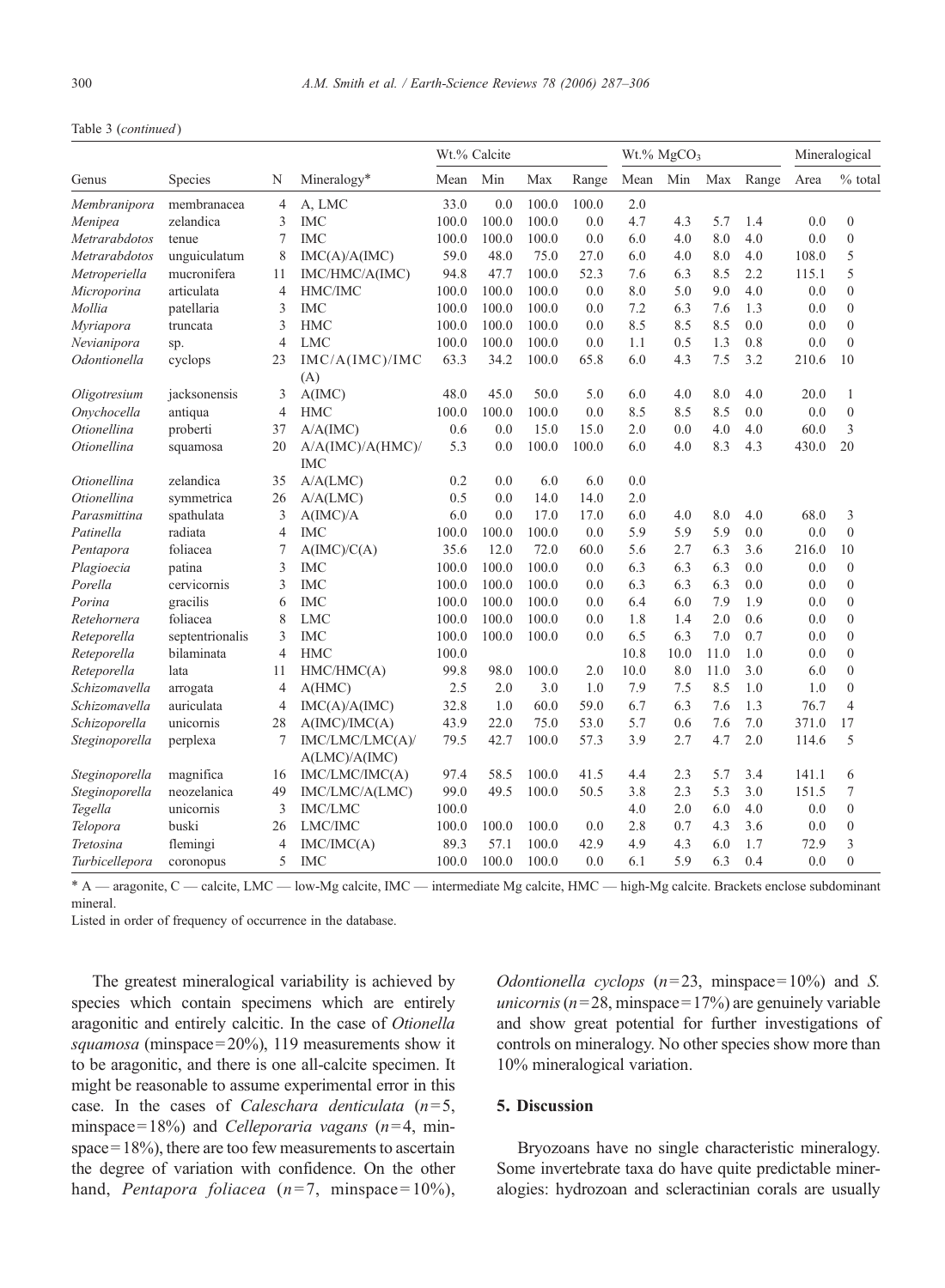<span id="page-14-0"></span>

Fig. 9. Skeletal carbonate mineralogy of seven representative bryozoan species.

aragonite; octocorals are usually calcite [\(Milliman, 1974](#page-18-0)). Even some of the more phylogenetically advanced phyla, such as echinoderms (almost all high-Mg calcite) show a general consistency in skeletal mineralogy ([Milliman,](#page-18-0) [1974](#page-18-0)). Groups with more complex mineralogies, such as molluscs or barnacles, have been described as 'active' mineralizers which exert physiological control over skeletal composition [\(Lowenstam and Weiner, 1989\)](#page-18-0). One theory is that passive mineralizers produce calcium carbonate by nucleation on external templates, whereas active mineralizers calcify through their cellular tissues [\(Milliman, 1974\)](#page-18-0). Given the complexity and wide range of variability in bryozoan skeletal carbonate, it appears likely that at least some bryozoans are active mineralizers. Typical short summaries of bryozoan mineralogy usually fail to take into account this degree of variation (e.g., [Tucker and Wright, 1990](#page-19-0)).

We have described carbonate mineralogy of the phylum Bryozoa, but 1183 specimens of 383 species is a very small proportion of those available. There are probably some 6000 extant species, of the 20,000 species that once existed [\(Horowitz and Pachut, 1994](#page-17-0)). No more than 6% of extant bryozoan species, and 2% of all have been actually tested. The most we can claim is that bryozoans for which carbonate mineralogy has been examined fall in this range, and others may be found which may expand it further.

The influence of phylogenetic position on carbonate mineralogy of invertebrate skeletons is often assumed but not usually investigated. For example, the observation that bivalves are generally aragonite, except for oysters and scallops (Ostreidae and Pectenidae) is commonly made ([Lowenstam and Weiner, 1989\)](#page-18-0). This assumption

that higher level taxa have consistent mineralogies is not always backed up by further investigation and certainly doesn't apply to all bryozoans (see especially [Poluzzi and](#page-18-0) [Sartori, 1973, 1974; Smith et al., 1998](#page-18-0)). Within a single genus (e.g. Margaretta), two species may have distinct mineralogies. In some cases it may even be impossible to cite a single carbonate mineralogy for a given species (see, e.g., M. membranacea).

On the other hand, some broad generalizations are possible. Most bryozoan species are either entirely calcitic (about 65%) or entirely aragonitic (about 15%). The remainder, those with mixed mineralogies, can lie anywhere between the two. Most bryozoans secrete intermediate-Mg calcite (mean=5 wt.%  $MgCO<sub>3</sub>$ ), though the range lies between 0 and 14 wt.%  $MgCO<sub>3</sub>$ .

Stenolaemata bryozoans are almost always calcitic, usually of low-Mg calcite. Within the Cyclostomata, only the Rectangulata (one of the younger suborders which arose in the Cretaceous) consistently produces intermediate-Mg calcite. The most variable stenolaemate taxon is also the most recently developed: the Triassic cyclostome suborder Tubuliporina. All the older stenolaemate orders and suborders (mostly arising in the Ordovician) are dominated by low-Mg calcite. Some fossil stenolaemates (e.g. Nicholsonella) may have been composed of aragonite ([McKinney, 1971; Johnson and](#page-18-0) [Walker, 1986](#page-18-0)) or high-Mg calcite [\(Sandberg, 1983a](#page-18-0); Taylor and Weedon, 1999), an interpretation based on the diagenetic alteration of their skeletal ultrastructure. The ancestral mineralogy for bryozoans is, however, almost certainly low- to intermediate-Mg calcite with aragonite being more derived [\(Rucker, 1968;](#page-18-0) Poluzzi and Sartori, 1975; [Boardman and Cheetham, 1987;](#page-17-0) Borisenko and Gontar, 1997; [Taylor and Monks, 1997; Taylor and](#page-19-0) [Schindler, 2004\)](#page-19-0).

Since the Cretaceous, however, bryozoan mineralogy has been expanding its range. The adaptive radiation of gymnolaemate bryozoans through the Paleogene consists of groups which are much more variable, particularly in the Neocheilostomina (both malacostegans and scruparinids are dominated by intermediate-Mg calcite). The infraorder Flustrina contains a number of special mineralogies not found elsewhere: the free-living aragonitic families Otionellidae, Lunulitidae and Cupuladriidae, the genera Cellaria and Macropora which sometimes produce dual-calcite skeletons, and the unusual high-Mg low-calcite species *M. cereoides*. Species with the highest degree of variability (>10% minspace) are always found in the Neocheilostomina, about equally divided between Ascophora and Flustrina.

Free-living (or vagrant) aragonitic bryozoans are unusual in several ways. They are the only bryozoans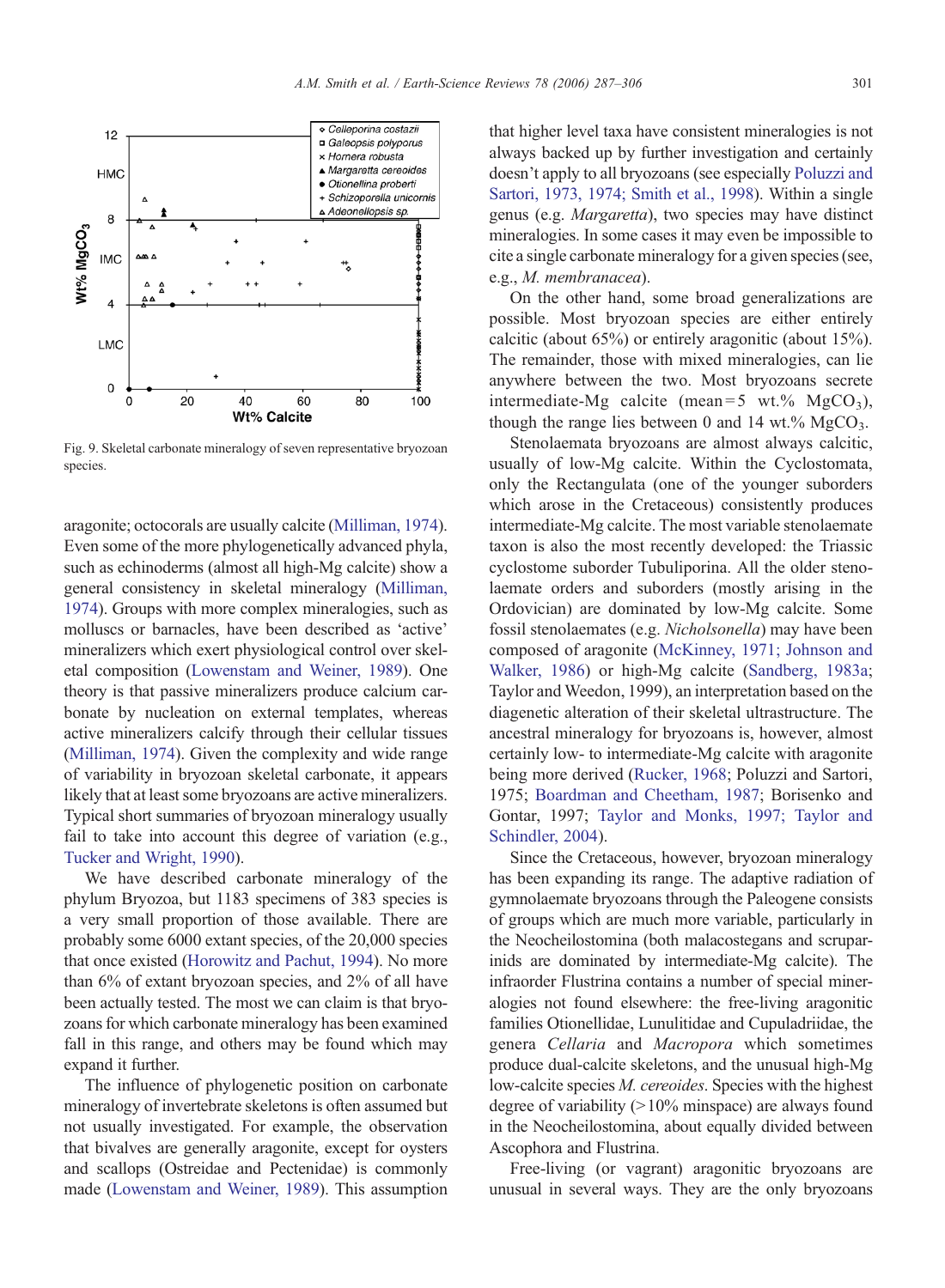that can be considered motile, living as they do on shifting sandy substrates ([Greeley, 1969; Rosso, 1996](#page-17-0)). They form a group of families that are very similar in colonial growth form (shaped rather like a lentil), mineralogy (dominated by aragonite) and lifestyle (motile, shifting substrate). The Selenariidae, Otionellidae, Lunulariidae, Lunulitidae and Cupuladriidae, all part of the infraorder Flustrina, form this group. First appearance data suggest that this lifestyle arose during the late Cretaceous, when the Lunulitidae appeared (this family and its sister family the Lunulariidae have the highest calcite content). The other three families arose during the Palaeogene, with increasing amounts of aragonite the younger they are (Table 4) (see also [Haakansson, 1986\)](#page-17-0).

It is tempting to speculate that an abrasive lifestyle among the sand grains requires the use of stronger and denser (but energetically more costly) aragonite for these bryozoans. The trend of increasing aragonite over time may reflect the colonization of high-energy shifting substrates by benthic bryozoans. Alternatively, the development of aragonitic skeletons (probably not in response to sea-water chemistry, see [Key et al.,](#page-17-0) [submitted for publication](#page-17-0)) could have allowed the new lifestyle to develop.

Dual-calcite mineralogy is unusual among bryozoans. It has only been found in the flustrinid genera Cellaria and Macropora. In both cases the dominant calcite is low in Mg content, but the subdominant secondary calcite is among the highest in Mg content within the phylum. [Smith et al. \(1998\)](#page-18-0) found 21 of 25 specimens of Cellaria immersa had secondary calcite ranging from 7 to 11 wt.% MgCO<sub>3</sub>. Primary calcite was much lower: 0.4 to  $4.3 \text{ wt.} \% \text{ MgCO}_3$ . While they found dual calcite mineralogy in two other species (C. tenuirostris and Macropora grandis) the sample numbers were very small. Why would a temperate bryozoan colony produce high-Mg calcite (which is more soluble and energetically demanding in cool water than low-Mg calcite)? In the case of Cellaria, at least, it is possible that the answer lies in the ontongeny of the flexible articulated colony. Perhaps more-soluble high-Mg calcite is produced at the points along the internodes where new joints will arise. The various calcium carbonate polymorphs are often considered to have little adaptive significance (e.g., [Lowenstam and Weiner, 1989](#page-18-0), but see [Cairns and](#page-17-0) [MacIntyre, 1992\)](#page-17-0). Calcite is less dense, less hard, more stable and has more perfect cleavage than aragonite. Lower density and higher stability makes calcite more economical to produce and allows rapid calcification to occur ([Carter, 1980](#page-17-0)). For colonial organisms that often reproduce asexually through fragmentation [\(McKinney,](#page-18-0) [1983](#page-18-0)), perfect cleavage may also be advantageous, concentrating fractures and allowing larger pieces to result from physical stress ([Cairns and MacIntyre, 1992](#page-17-0)). Why then would a clade evolve to utilize aragonite? Perhaps the increased strength of aragonite is sufficient advantage, or perhaps the difference is insufficient to exert selective pressure and aragonite precipitation is a byproduct of some other factor.

Mineralogical diversity within the cheilostomate Bryozoa has been increasing in complexity since at least the Early Cretaceous (see [Fig. 8\)](#page-11-0). [Stanley and](#page-18-0) [Hardie \(1998\)](#page-18-0) argued that a geochemical shift in seawater chemistry, from a calcite sea to the modern aragonite sea, could have driven this adaptive radiation in cheilostomes: that as sea-water chemistry allowed aragonite precipitation to occur, cheilostomes evolved an increasingly complex mineralogy. Our data do not support this interpretation (see [Key et al., submitted for](#page-17-0) [publication\)](#page-17-0). The transition from Calcite II to Aragonite III occurred, according to [Stanley and Hardie](#page-18-0) [\(1998\)](#page-18-0) about 39 Ma. Cheilostomate mineralogical complexity began to develop about 100 Ma. By the time sea-water had changed enough to have any effect, cheilostomes had been evolving more complex skeletal carbonate for some 60 Ma. A more likely scenario is that mineralogical complexity arose in cheilostomes in conjunction with post-Coniacian evolution of the ascophoran frontal shield, frontal budding, secondary calcification, and robust colony growth ([McKinney](#page-18-0) [and Jackson, 1989; Gordon and Voigt, 1996; Gordon,](#page-18-0) [2000](#page-18-0)). It is also possible that mineralogical diversification is simply only a by-product of the extensive radiation of this order.

The genus Margaretta, as noted before, includes both the high-Mg low-calcite species M. cereoides and the

Table 4

Correlation between first appearance datum (FAD) and percent calcite in free-living aragonitic families of the cheilostome infraorder Flustrina

| Family        | FAD (stage) | FAD (Ma) | Genera | <b>Species</b> | <b>Specimens</b> | Mean wt.% Calcite |
|---------------|-------------|----------|--------|----------------|------------------|-------------------|
| Lunulariidae  | Burdigalian | 16.4     |        |                |                  | 60.0              |
| Selenariidae  | Burdigalian | 16.4     |        |                |                  | 0.0               |
| Otionellidae  | Rupelian    | 28.5     |        |                | 119              | 0.5               |
| Cupuladriidae | Thanetian   | 54.8     |        |                |                  | 2.0               |
| Lunulitidae   | Santonian   | 83.5     |        |                | 10               | 47.0              |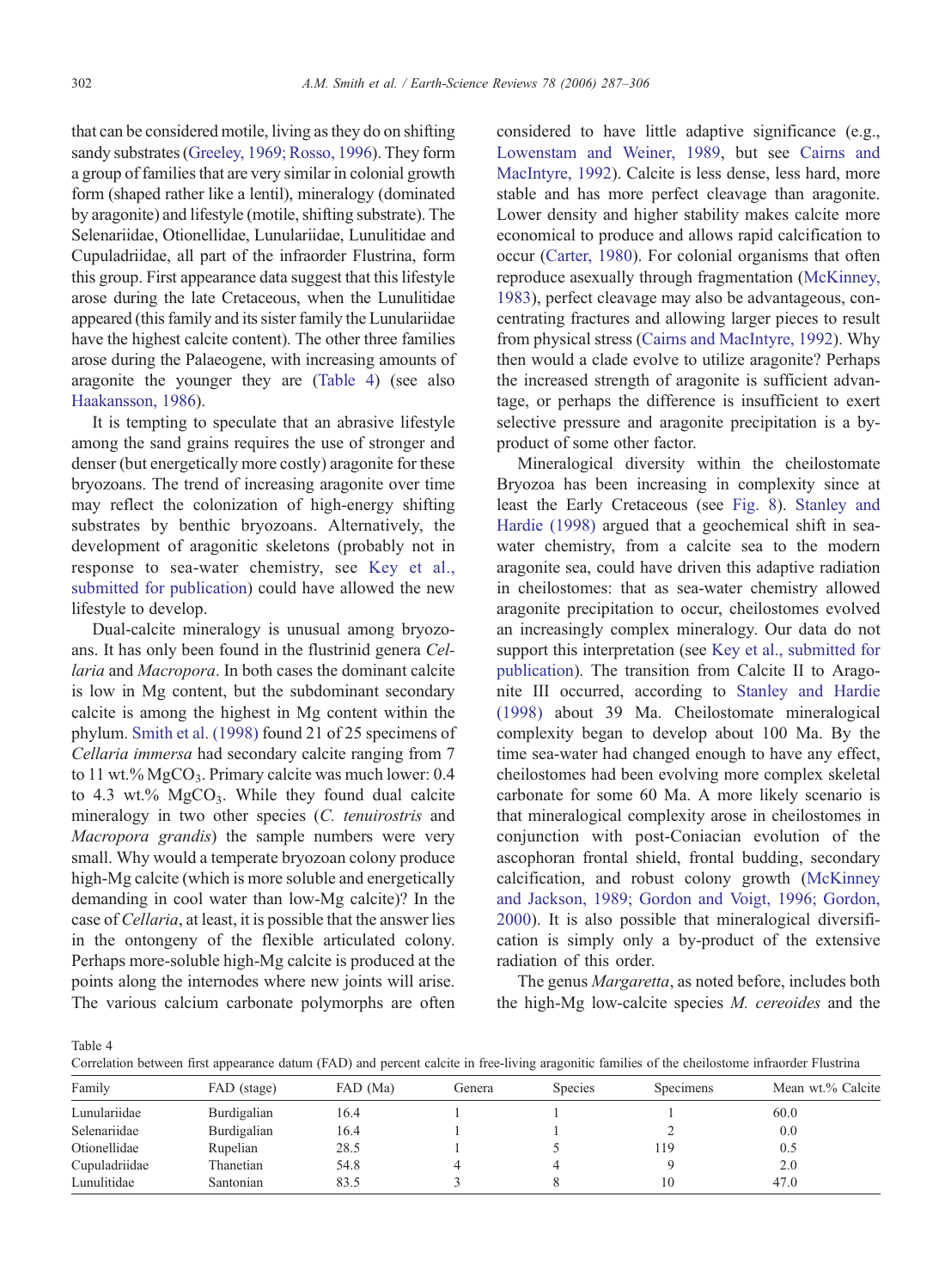consistently intermediate-Mg calcite species M. barbata. This inconsistency may be an example where mineralogy could provide some utility as a phylogenetic/ taxonomic character. It could be advisable to re-consider the congeneric nature of these two species. Within the coral family Stylasteridae, a detailed carbonate mineralogical study showed that mineralogy and phylogeny were closely linked, and reconsideration of relationships based on mineralogy was fruitful [\(Cairns and MacIntyre,](#page-17-0) [1992\)](#page-17-0).

Species with the highest degree of variability  $(>10\%)$ minspace) are found in the Neocheilostomina, about equally divided between infraorders Ascophora and Flustrina. The most variable mixed-mineralogy species in the database is S. unicornis ( $n=28$ , wt.% calcite is 22 to 75, wt.%  $MgCO<sub>3</sub>$  varies from 0.6 to 7.6, minspace= 17%). This degree of variability may be environmentally controlled. Lowenstam's (1954) choice of this species for his study of temperature and calcite:aragonite ratio in Bermuda was extremely felicitous. It is precisely this kind of plastic and variable species (most likely to be found in the Neocheilostomina) that has the greatest potential for environmental correlations with mineralogy, and possibly paleoenvironmental interpretation.

Alternatively, species with high mineralogical variability, such as S. unicornis and B. neritina, may be excellent candidates for detailed systematic work. Molecular studies of these species could reveal a suite of cryptic species, each with a characteristic mineralogy. Cryptic species have been found in other morphologically-similar bryozoan species such as Celleporella hyalina (e.g., [Navarrete et al., 2004\)](#page-18-0).

Families, genera and species with low variability, such as those in the Stenolaemata, are good candidates for geochemical work where consistent mineralogy is important, such as stable isotope analysis. The great variability in the phylum Bryozoa does not mean bryozoans have limited potential in geochemical, phylogenetic or environmental analysis of mineralogy. It does mean that with careful choice of study colonies, bryozoans may be ideally suited for all of them.

### 6. Summary and conclusions

Bryozoans cover a range of skeletal carbonate mineralogy, occupying 63% of the theoretical "space" available to biomineralizers. While only a small proportion of bryozoans living and fossil have been studied (1183 specimens of 387 species), they do allow some phylogenetic patterns to be elucidated. Some higher taxa have consistent mineralogies, particularly among the class Stenolaemata (17% of minspace). Others are extremely

variable, particularly within the class Gymnolaemata (63% minspace). Most bryozoans are either entirely calcitic (about 65%) or entirely aragonitic (about 15%). The remainder, those with mixed mineralogies, can lie anywhere between the two. Most bryozoans secrete intermediate-Mg calcite (mean=5 wt.%  $MgCO<sub>3</sub>$ ), though the range lies between 0 and 14 wt. $%$  MgCO<sub>3</sub>.

Stenolaemata bryozoans almost always precipitate low-Mg calcite. Within the Cyclostomata, only the Rectangulata produce intermediate-Mg calcite. The most variable stenolaemate taxon is the Triassic cyclostome suborder Tubuliporina. All the older stenolaemate orders and suborders (mostly arising in the Ordovician) are dominated by low-Mg calcite, probably the ancestral biomineral of the bryozoans.

In the gymnolaemate suborder Neocheilostomata, however, more variation occurs. The infraorder Flustrina contains a number of special mineralogies not found elsewhere: unusual free-living aragonitic families, dualcalcite skeletons (mainly low-Mg calcite, but with secondary high-Mg calcite), and within-genus mineralogical variability. Families (especially the Membraniporidae and Phidoloporidae) and species with the highest degree of variability  $(>10\%$  minspace) are found in the Neocheilostomina, about equally divided between Ascophora and Flustrina. Increasing mineralogical complexity over the last 100 Ma appears to coincide with a period of increasing zooidal calcification, but begins 60 Ma earlier than increasing Mg/Ca ratios in seawater.

The most variable species in the database is S. unicornis, a plastic and variable species of the type which has potential for environmental correlations with mineralogy, paleoenvironmental interpretation, and possibly molecular investigation for potential cryptic species. Taxa with a high degree of mineralogical variability might well bear taxonomic reconsideration and/or molecular study.

Stenolaemate families, genera and species with low variability, on the other hand, are well-suited for geochemical work such as stable isotope analysis. Variability in the phylum Bryozoa means that they can be useful in geochemical, phylogenetic, and paleoenvironmental analysis of mineralogy, with careful choice of study material.

# Acknowledgements

Dr. Paul D. Taylor of the Natural History Museum in London provided some useful first appearance data. Daryl Coup from the Department of Marine Science, University of Otago, assisted with design of the database. The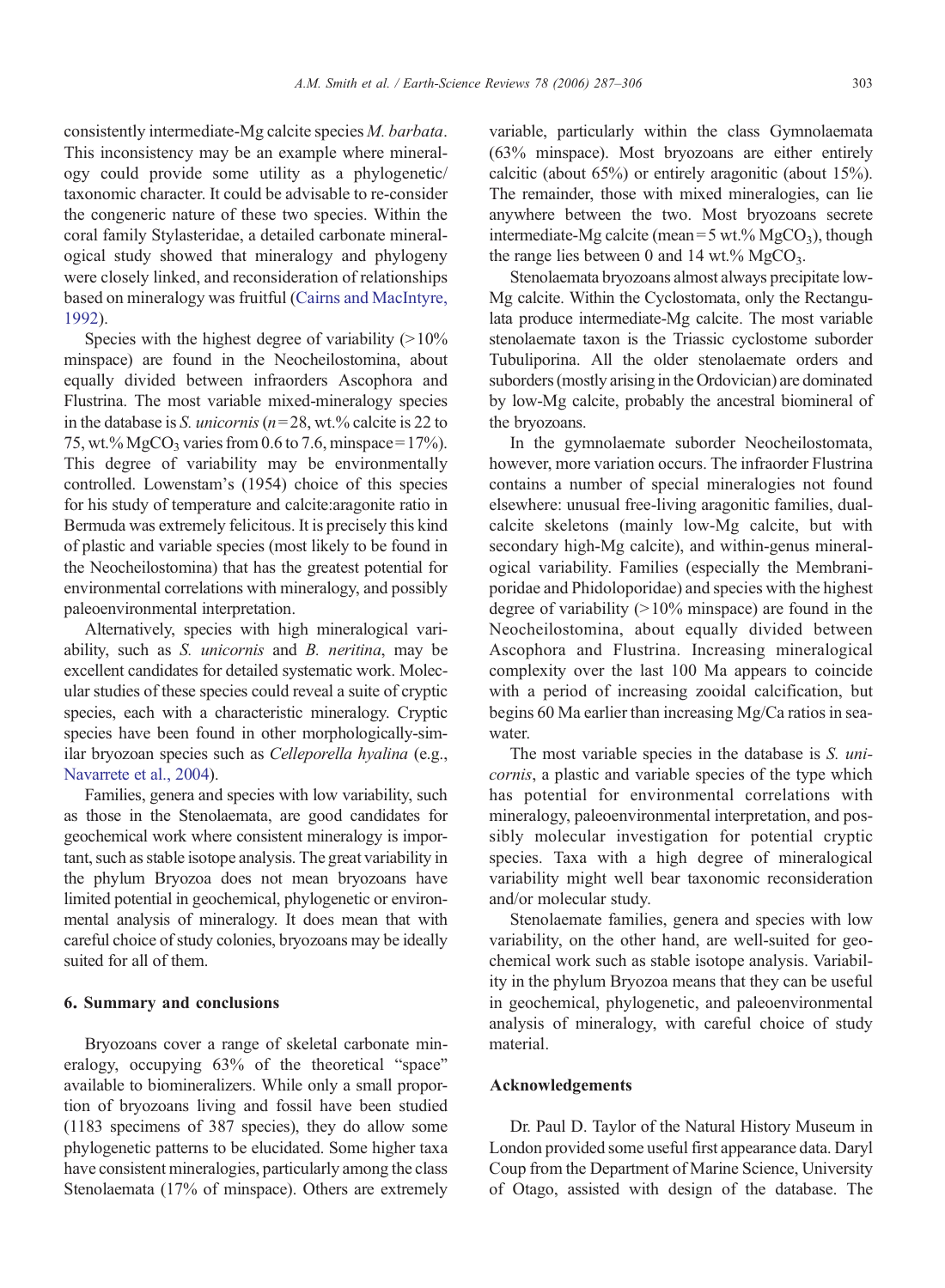<span id="page-17-0"></span>Department of Geology at Dickinson College graciously provided support and space to the senior author. Thanks to Anna Wood and two reviewers who commented on and improved the manuscript.

# Appendix A. Supplementary data

Supplementary data associated with this article can be found, in the online version, at [doi:10.1016/j.](http://dx.doi.org/doi:10.1016/j.earscirev.2006.06.001) [earscirev.2006.06.001](http://dx.doi.org/doi:10.1016/j.earscirev.2006.06.001).

# References

- Agegian, C.R., Mackenzie, F.T., 1989. Calcareous organisms and sediment mineralogy on a mid-depth bank in the Hawaiian Archipelago. Pacific Science 43, 56–66.
- Bassler, R.S., 1953. Treatise on Invertebrate Paleontology Part G Bryozoa. University of Kansas and Geological Society of America, Boulder Colorado, 241 pp.
- Boardman, R.S., Cheetham, A.H., 1987. Phylum Bryozoa. In: Boardman, R.S., Cheetham, A.H., Rowell, A.J. (Eds.), Fossil Invertebrates. Blackwell, Palo Alto, pp. 497–549.
- Boardman, R.S., Cheetham, A.H., Blake, D.B., Utgaard, J., Karklins, O.L., Cook, P.L., Sandberg, P.A., Lutaud, G., Wood, T.S., 1983. Treatise on Invertebrate Paleontology Part G Bryozoa Revised Volume 1. University of Kansas and Geological Society of America, Boulder Colorado, 625 pp.
- Bone, Y., James, N.P., 1993. Bryozoans as carbonate sediment producers on the cool-water Lacepede Shelf, southern Australia. Sedimentary Geology 86, 247–271.
- Bone, Y., James, N.P., 1997. Bryozoan stable isotope survey from the cool-water Lacepede Shelf, Southern Australia. In: James, N.P., Clarke, J.A.D. (Eds.), Cool-water carbonates. SEPM Special Publication, vol. 56. SEPM, Tulsa, Oklahoma, pp. 93–105.
- Bone, Y., Wass, R.E., 1990. Sub-Recent broyzoan-serpulid buildups in the Coorong Lagoon, South Australia. Australian Journal of Earth Sciences 38, 207–214.
- Borisenko, Y.A., Gontar, V.I., 1991. Biogeochemistry of skeletons of coldwater Bryozoa. Biologiya Morya 1, 80–90 (in Russian).
- Cairns, S.D., MacIntyre, I.G., 1992. Phylogenetic implications of calcium carbonate mineralogy in the Stylasteridae (Cnidaria: Hydrozoa). Palaios 7, 96–107.
- Carter, J.G., 1980. Environmental and biological controls of bivalve shell mineralogy and microstructure. In: Rhoads, D.C., Lutz, R.A. (Eds.), Skeletal Growth of Aquatic Organisms. Plenum Press, New York, pp. 69–114.
- Chave, K.E., 1954. Aspects of the biogeochemistry of magnesium 1. Calcareous marine organisms. Journal of Geology 62, 266–283.
- Cheetham, A.H., Rucker, J.B., Carver, R.E., 1969. Wall structure and mineralogy of the cheilostome bryozoan Metrarabdotos. Journal of Paleontology 43, 129–135.
- Clarke, F.W., Wheeler, W.C., 1917. The inorganic constituents of marine invertebrates. United States Geological Survey Professional Paper 102, 1–56.
- Clarke, F.W., Wheeler, W.C., 1922. The inorganic constituents of marine invertebrates. United States Geological Survey Professional Paper 124, 1–62.
- Crowley, S.F., Taylor, P.D., 2000. Stable isotope composition of modern bryozoan skeletal carbonate from the Otago Shelf, New Zealand.

New Zealand Journal of Marine and Freshwater Research 34, 331–351.

- Engeser, T., Taylor, P.D., 1989. Supposed Triassic bryozoans in the Klipstein Collection from the Cassian Formation of the Italian Dolomites redescribed as calcified demosponges. Bulletin of the British Museum, Natural History. Geology Series 45, 39–55.
- Greeley, R., 1969. Basally "uncalcified" zoaria of lunulitiform Bryzoa. Journal of Paleontology 43, 252–256.
- Gordon, D.P., 2000. First fossil occurrence of the asutral baryozoan family Urceoliporidae. New Zealand Journal of Geology and Geophysics 43, 385–389.
- Gordon, D.P., 2005. Genera and subgenera of Cheilostomata: working classification for the Treatise. Unpublished report.
- Gordon, D.P., Voigt, E., 1996. The kenozooidal origin of the ascophorine hypostegal coelom and associated frontal shield. In: Gordon, D.P., Smith, A.M., Grant-Mackie, J.A. (Eds.), Bryozoans in Space and Time, Proceedings of the 10th International Bryozoology Conference, Wellington, New Zealand, 1995. National Institute of Water and Atmospheric Research Ltd, Wellington, pp. 89–107.
- Grischenko, A.V., Taylor, P.D., Mawatari, S.F., 2002. A new cheilostome bryozoan with gigantic zooids from the north-west Pacific. Zoological Science 18, 1279–1289.
- Haakansson, E., 1986. Somatic evolution as a possible mechanism in the calcite/aragonite transition in free-living cheilostome bryozoans. Abstracts Volume, 7th International Conference of the International Bryozoology Association. Western Washington University, Bellingham, p. 21.
- Hardie, L.A., 1996. Secular variation in seawater chemistry: an explanation for the coupled secular variation in the mineralogies of marine limestones and potash evaporites over the past 600 my. Geology 24, 279–283.
- Healey, N.D., Utgaard, J., 1979. Ultrastructure of the skeleton of the cyctoporate bryozoans Ceramophylla, Crassaluna, and Cyctodictya. In: Larwood, G.P., Abbott, M.B. (Eds.), Advances in Bryozoology. Systematics Association Special Volume 13. Academic Press, London, pp. 179–194.
- Hickey, D.R., 1987. Skeletal structure, development and elemental composition of the Ordovician trepostome Peneropora. Palaeontology 30, 691–716.
- Horowitz, A.S., Pachut, J.F., 1994. Lyellian bryozoan percentages and the fossil record of the Recent Bryozoan fauna. Palaios 9, 500–505.
- Johnson, R.E., Walker, K.R., 1986. Mineralogy and diagenesis of Paleozoic Bryozoa with originally unstable mineralogy: Geological Society of America Abstracts with Programs, v. 18, no. 6, p. 648.Jørgensen, N.O., 1975. Mg/Sr distribution and diagenesis of Maastrichtian white chalk and Danian bryozoan limestone from Jylland, Denmark. Bulletin of the Geological Society of Denmark 24, 299–325.
- Keane, S.L., 1986. Temperate skeletal carbonate deposits on the New Zealand continental margin with particular reference to the Three Kings region. MSc Thesis, Earth Sciences, University of Waikato, Hamilton, New Zealand.
- Key, M.M., Jr., Smith, A.M., Gordon, D.P., submitted for publication. Mineralogy of Bryozoans: Secular variations and seawater chemistry. Geology.
- Lowenstam, H.A., 1954. Factors affecting the aragonite: calcite ratio in carbonate-secreting marine organisms. Journal of Geology 62, 284–322.
- Lowenstam, H.A., 1964a. Sr/Ca ratio of skeletal aragonites from the recent marine biota at Palau and from fossil gastropods. In: Craig,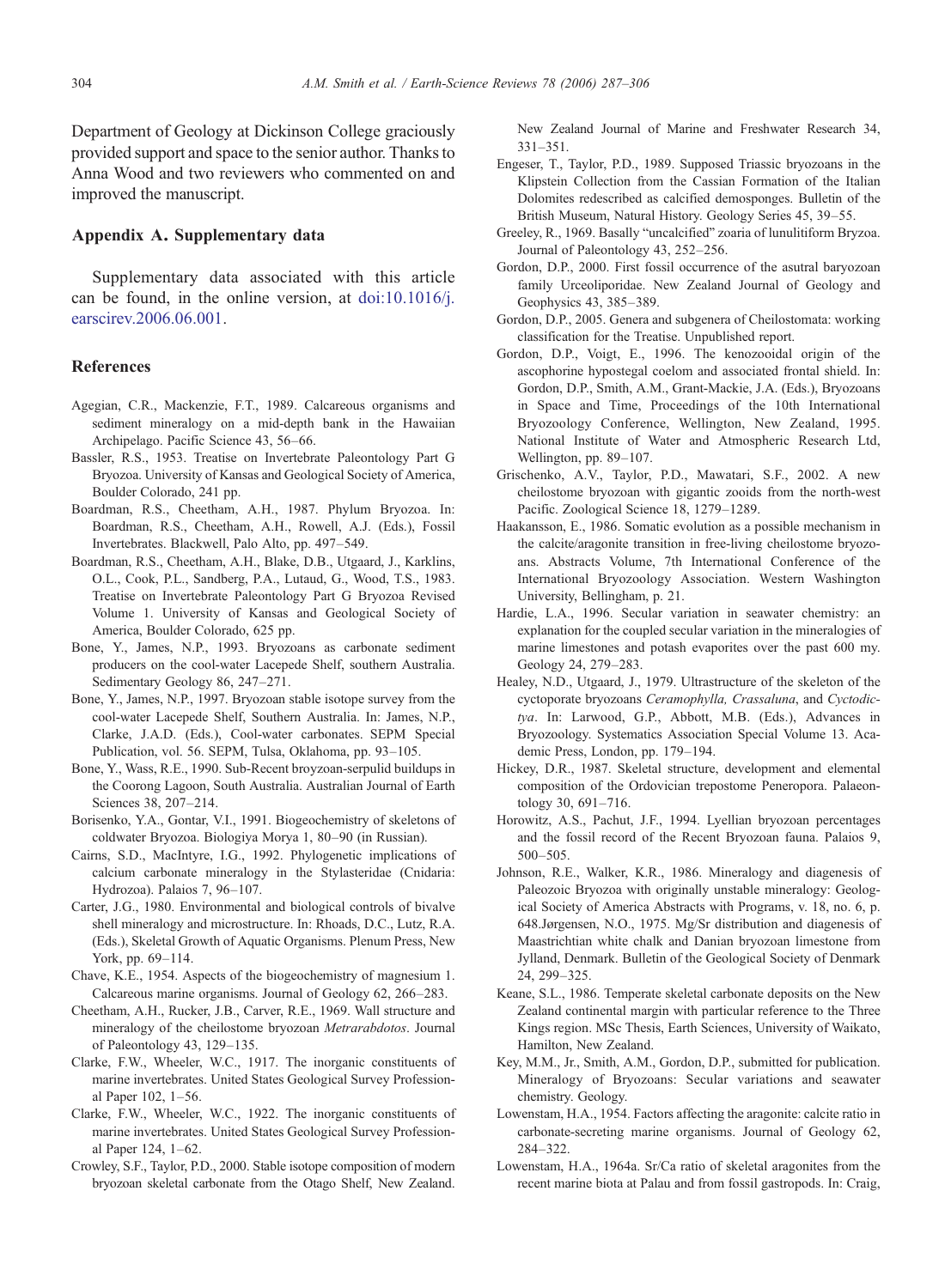<span id="page-18-0"></span>H., Miller, S.L., Wasserburg, G.J. (Eds.), Isotopic and Cosmic Chemistry. North-Holland Publishers, Amsterdam, pp. 114–132.

- Lowenstam, H.A., 1964b. Coexisting calcites and aragonites from skeletal carbonates of marine organisms and their strontium and magnesium contents. In: Miyaka, Y. (Ed.), Recent Researches in the Fields of Hydrosphere, Atmosphere, and Nuclear Geochemistry. Water Research Laboratory, Nagoya, Japan, pp. 373–407.
- Lowenstam, H.A., Weiner, S., 1989. On Biomineralization. Oxford University Press, New York. 324 pp.
- Machiyama, H., Yamada, Kaneko, N., Iryu, Y., Odawara, K., Asami, R., Natsuda, H., Mawatari, S., Bone, Y., James, N.P., 2003. Carbon and oxygen isotopes of cool-water bryozoans from the Great Australian Bight and their paleoenvironmental significance. In: Hine, A.C., Feary, D.A., Malone, M.J. (Eds.), Proceedings of the Ocean Drilling Program, Scientific Results, 182, pp. 1–29. published online.
- Masuda, F., Sakagami, S., 1982. Chemical composition of Recent and fossil Bryozoa (Cheilostomata), Microporina articulata and Myriozoum orientalis. Annual Report of the Insitute of Geoscience, University of Taukuba, vol. 8, pp. 66–69.
- McKinney, F.K., 1971. Trepostomatous Ectoprocta (Bryozoa) from the lower Chickamauga Group (Middle Ordovician), Wills Valley, Alabama. Bulletins of American Paleontology 60, 195–337.
- McKinney, F.K., 1983. Asexual colony multiplication by fragmentation: an important mode of genet longevity in the Carboniferous bryozoan Archimedes. Paleobiology 9, 35–43.
- McKinney, F.K., Jackson, J.B.C., 1989. Bryozoan evolution. Unwin Hyman, Boston. 238 pp.
- Milliman, J.D., 1974. Recent Sedimentary Carbonates, Part 1: Marine Carbonates. Springer Verlag, New York. 375 pp.
- Navarrete, A., Cancino, J.M., Moyano, H.I., Hughes, R.N., 2004. Morphological differentiation in the Celleporella hyaline (Linnaeus, 1767) complex (Bryozoa: Cheilostomata) along the Chilean coast. In: Moyano, H.I., Cancino, J.M., Wyse Jackson, P.N. (Eds.), Bryozoan Studies 2004. Balkema Publishers, Leiden, pp. 207–214.
- Nichols, H.W., 1906. New forms of concretions. Field Columbian Museum Publications 3, 25–54.
- Palmer, A.R., Geissman, J., 1999. 1999 Geologic Time Scale. Geological Society of America. product CTS004.
- Pätzold, J., Ristedt, H., Wefer, G., 1987. Rate of growth and longevity of a large colony of Pentapora foliacea (Bryozoa) recorded in their oxygen isotope profiles. Marine Biology 96, 535–538.
- Poluzzi, A., Sartori, R., 1973. Carbonate mineralogy of some Bryozoa from Talbot Shoal (Strait of Sicily, Mediterranean). Giornale di Geologia 39 (2), 11–15 fasc 1.
- Poluzzi, A., Sartori, R., 1974. Report on the carbonate mineralogy of Bryozoa. Documents des Laboratoires de Geologie de la Faculte des Sciences de Lyon HS3 193–210 (fasc 1).
- Rahimpour-Bonab, H., Bone, Y., Moussavi-Harami, R., Turnbull, K., 1997. Geochemical comparisons of modern cool-water calcareous biota, Lacepede Shelf, south Australia, with their tropical counterparts. In: James, N.P., Clarke, J.A.D. (Eds.), Cool-Water Carbonates. Society for Sedimentary Geology, SEPM Special Publication, vol. 56, pp. 77–91. Tulsa, Oklahoma.
- Ristedt, H., 1977. Zur Ultrastruktur der Zooecien rezenter Membranipora-Arten. (On the ultrastructure of the zooecia of living Membranipora species). Biomineralization Forschungsberichte, Band 9, 86–98.
- Rosso, A., 1996. Lunulitiform bryozoans and their autecology. Bolletino della Societe Paleontologica Italiana, vol. 3, pp. 157–190. Special Volume.
- Rucker, J.B., 1968. Skeletal mineralogy of cheilistome Bryozoa. Atti della Societa di Scienze Naturalia del Museo Civico di Storia Naturale di Milano, vol. 108, pp. 101–110. Milano.
- Rucker, J.B., Carver, R.E., 1969. A survey of the carbonate mineralogy of the cheilostome Bryozoa. Journal of Paleontology 43, 791–799.
- Sandberg, P.A., 1971. Scanning electron microscopy of cheilostome bryozoan skeletons: techniques and preliminary observations. Micropaleontology 17, 129–151.
- Sandberg, P.A., 1973. Degree of individuality in cheilostome Bryozoa: skeletal critera. In: Boardman, R.S., Cheetham, A.H., Oliver Jr., W.A. (Eds.), Animal Colonies. Dowden, Hutchinson and Ross, Stroudsburg, PA, pp. 305–315.
- Sandberg, P.A., 1975. Bryozoan diagenesis: bearing on the nature of the original skeleton of rugose corals. Journal of Paleontology 49, 587–606.
- Sandberg, P.A., 1977. Ultrastructure, mineralogy, and development of bryozoan skeletons. In: Woollacott, R.M., Zimmer, R.L. (Eds.), Biology of Bryozoa. Academic Press, New York, pp. 143–181.
- Sandberg, P.A., 1983a. An oscillating trend in Phanerozoic nonskeletal carbonate mineralogy. Nature 305, 19–22.
- Sandberg, P.A., 1983b. Ultrastructure and skeletal development in cheilostomate Bryozoa. In: Boardman, R.S., Cheetham, A.H., Blake, D.B., Utgaard, J., Karklins, O.L., Cook, P.L., Sandberg, P. A., Lutaud, G., Wood, T.S. (Eds.) Treatise on Invertebrate Paleontology Part G Bryozoa Revised Volume 1. University of Kansas and Geological Society of America, Boulder Colorado, pp. 238–286.
- Schäfer, P., Grant-Mackie, J.A., 1998. Revised systematics and palaeobiogeography of some Late Triassic colonial invertebrates from the Pacific region. Alcheringa 22, 87–122.
- Schopf, T.J.M., Allan, J.R., 1970. Phylum Ectoprocta, Order Cheilostomata: microprobe analysis of calcium, magnesium, strontium and phosphorus in skeletons. Science 169, 280–282.
- Schopf, T.J.M., Manheim, F.T., 1967. Chemical composition of Ectoprocta (Bryozoa). Journal of Paleontology 41, 1197–1225.
- Siesser, W.G., 1972. Carbonate mineralogy of bryozoans and other selected South African organisms. South African Journal of Science 71–74 March.
- Smith, S.V., 1970. Calcium carbonate budget of the southern California continental borderland. PhD thesis, University of Hawaii, Hawaii, **USA**
- Smith, A.M., Nelson, C.S., 1993. Mineralogical., carbonate geochemical., and diagenetic data for modern New Zealand bryozoans. Occasional Report, vol. 17. Department of Earth Sciences, University of Waikato, Hamilton New Zealand. 71 pp.
- Smith, A.M., Nelson, C.S., Spencer, H.G., 1998. Skeletal carbonate mineralogy of New Zealand bryozoans. Marine Geology 151, 27–46.
- Stanley, S.M., Hardie, L.A., 1998. Secular oscillations in the carbonate mineralogy of reef-building and sediment-producing organisms driven by tectonically forced shifts in seawater chemistry. Palaeogeography, Palaeoclimatology, Palaeoecology 144, 3–19.
- Steger, K.K., Smith, A.M., 2005. Carbonate mineralogy of free-living bryozoans (Bryozoa: Otionellidae), Otago shelf, southern New Zealand. Palaeogeography, Palaeoclimatology, Palaeoecology 218, 195–203.
- Tavener-Smith, R., Williams, A., 1972. The secretion and structure of the skeleton of living and fossil Bryozoa. Philosophical Transactions of the Royal Society of London, B. Biological Sciences 264, 97–159.
- Taylor, P.D., 1993. Bryozoa. In: Benton, M.J. (Ed.), The Fossil Record 2. Chapman and Hall, London, pp. 465–489.